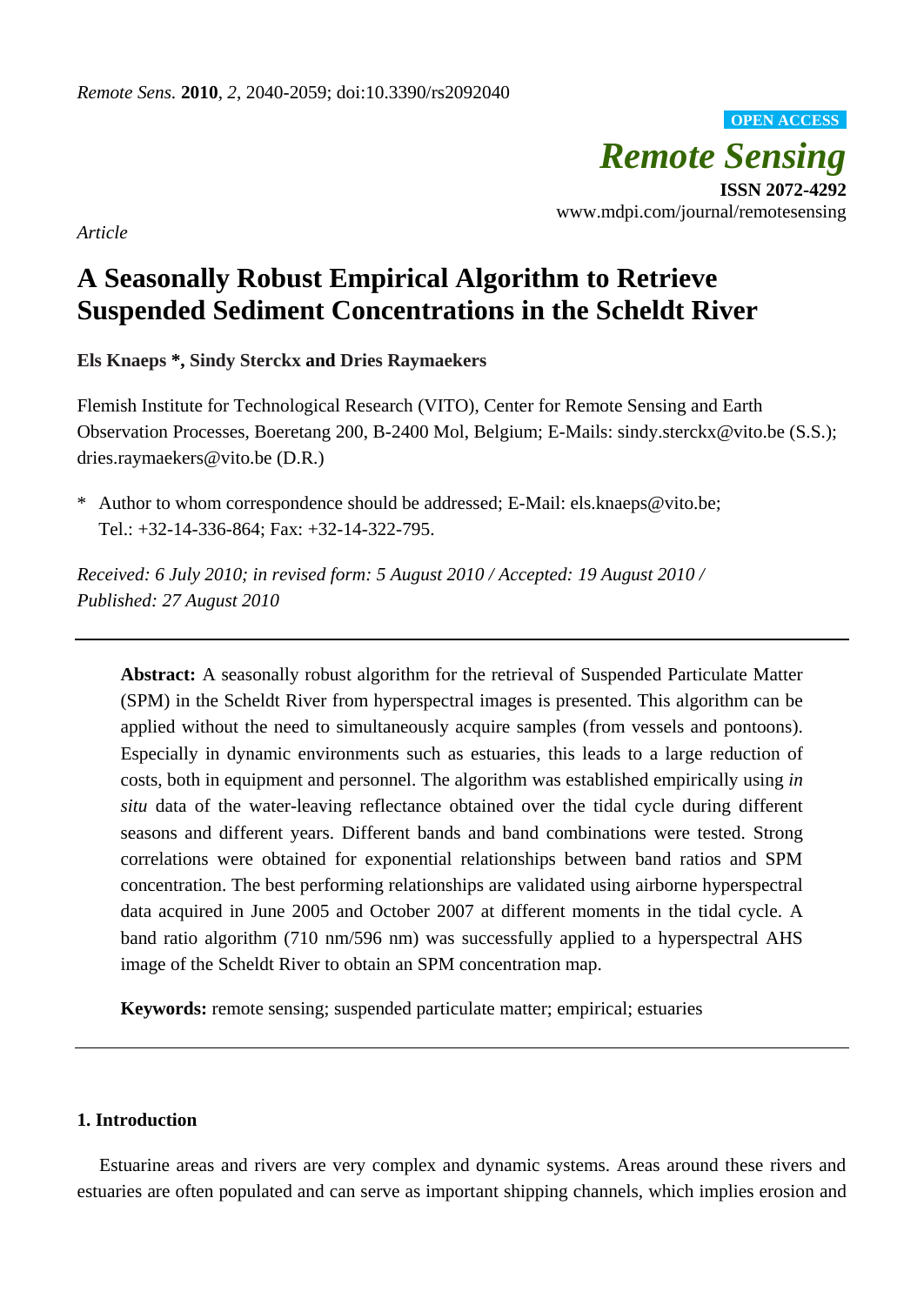pollution by toxins. The latter is transported by Suspended Particulate Matter (SPM), which is highly concentrated in estuaries. Knowing SPM loads and its spatial distribution is therefore essential in maintaining and controlling these environments.

SPM is one of the three main optically active constituents in natural waters. The other optically active constituents are Chlorophyll (CHL) and Colored Dissolved Organic Matter (CDOM). Since these constituents affect the color of the water, it is possible to detect their presence in water using remote sensing and quantify their respective concentrations [1]. Pure water itself has a blue color, but, with an increase of suspended sediments, the water turns, in most cases, brown due to the stronger absorption in the blue and the strong backscattering in the visible and near infrared part of the electromagnetic spectrum [2]. CHL will add a green color to the water by absorbing blue and red light and CDOM contributes a yellow-brownish color because of the high absorption in the blue. These findings always relate to surface concentrations since the water penetration depth is limited (~1 meter or less in highly turbid water for red and near-infrared wavelength region).

Estuarine and coastal waters are, however, complex in their composition and optical properties. Therefore, relatively simple global algorithms developed for open oceans are not applicable to these waters. Several authors pointed out the strong regional variations in optical properties for these coastal and estuarine areas and have encouraged the development of algorithms on a regional scale. In [3] and [4], absorption and scattering coefficients were measured for different coastal waters (North sea and English Channel, Lions Gulf, Northern Adriatic sea, Baltic). The mass specific scattering coefficient of particles (close to 0.5  $m^2/g$  at 555 nm) and the spectral shape showed considerable variability within each region and on a region-by-region basis. According to [4], these differences originate from variability in the size distribution and the particle composition. The exponential slope of CDOM varied only slightly around  $0.0176 \text{ nm}^{-1}$ . The relationship between phytoplankton absorption and TCHL (the sum of CHL a and phaeopigments) was similar to that previously observed by [5], but revealed significant variability among the regions. Finally, most absorption spectra of Non-Algal Particles (NAP) could be described by an exponential function with a slope of 0.0123 with weak variations. Likewise, Darecki *et al.* [6] showed that the inherent and apparent optical properties of the Baltic Sea waters are subject to significant seasonal variations, due to the seasonal cycle of hydrological regimes and biological cycles. For the Eastern English Channel, Vantrepotte *et al.* [7] found a pronounced seasonal variation in bio-optical properties with relevant differences between winter and spring-summer periods. For estuarine waters [8], absorption and backscattering coefficients were in the range observed in [3] and [4], but with significant variations within one estuary and between different estuaries.

Despite their complexity, there is a growing interest in the study of estuarine and coastal waters and the development of algorithms to derive total suspended matter from remotely sensed data. Algorithms are empirically, semi-empirically derived, or based on an analytical method. In the analytical approach, the water constituent concentrations are physically related to the measured reflectance spectra using sophisticated radiative transfer models (e.g., Hydrolight) or (semi-) analytical bio-optical models. To determine the water quality parameters (e.g., SPM), these models are inverted through neural networks, matrix inversion [9] or curve fitting [10]. This approach requires detailed information about the inherent optical properties (IOP) like the absorption and the backscattering coefficients. As already pointed out, there is a large variety in these optical properties for different coastal and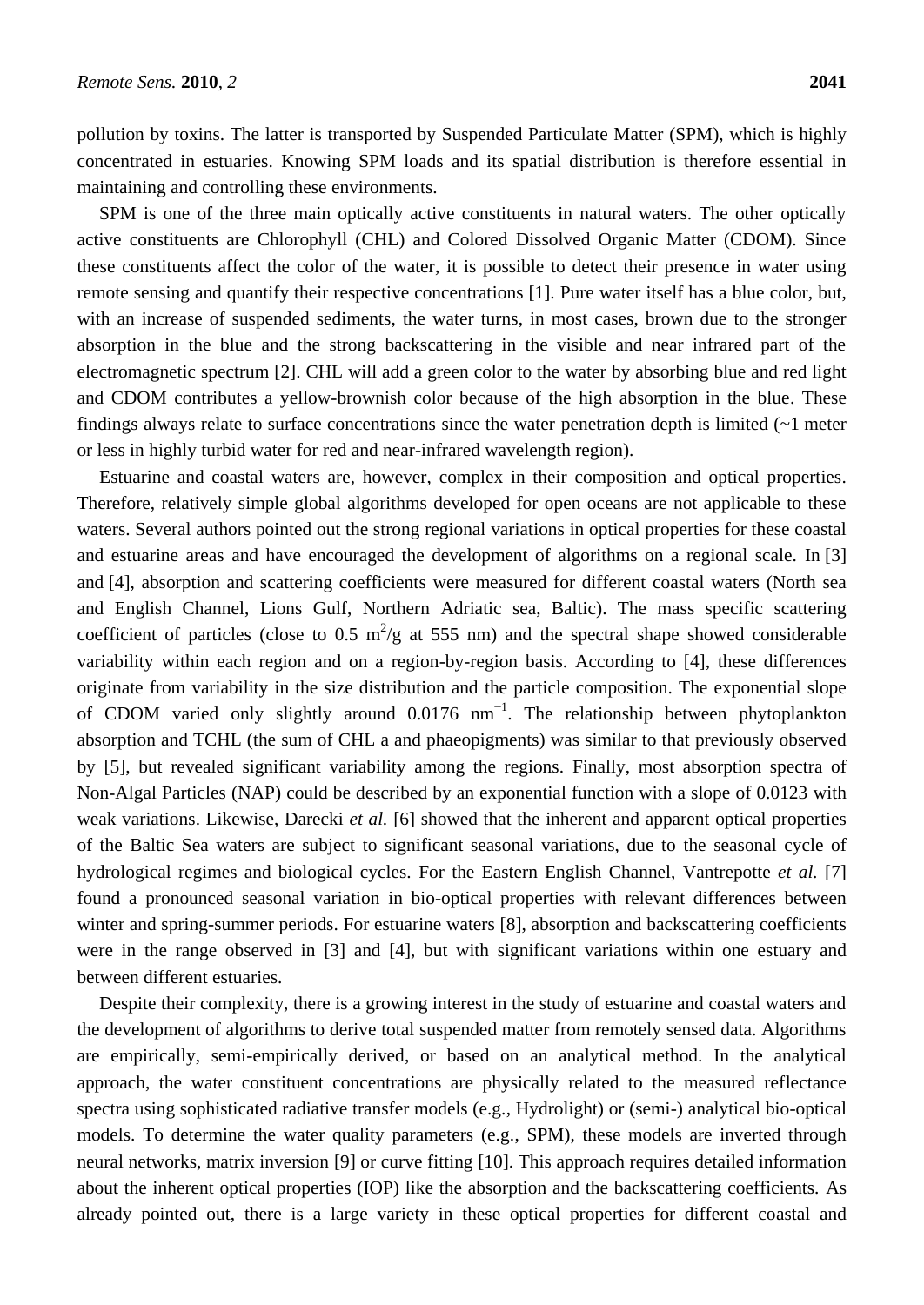estuarine waters. Therefore care must be taken when applying these analytical models and to derive water quality estimates.

The empirical approach is based on a statistical calibration relationship between spectral data and SPM. The derived relationships are valid only for data having statistical properties identical to those of the training data. Therefore these algorithms are sensitive to changes in the composition of water constituents and they are often developed for one specific region and one specific moment in time. Only a few researchers tested the seasonal portability of their empirical algorithms. Matthews *et al*. [11] performed a limited test for a spring and summer dataset for both the Bristol Channel and the north Norfolk coast. For the north Norfolk coast, SPM concentrations ranged between 2–24 mg/L in May and 1.5–22 mg/L in August. CHL concentrations were recorded between 4.9  $\mu$ g/L and 16.08  $\mu$ g/l in May and between 0.94  $\mu$ g/L and 14.5  $\mu$ g/L in August. For the Bristol Channel, SPM concentrations ranged between 1.5–24 mg/L in June and 1.5–90 mg/L in September. CHL concentrations ranged between 1.87 and 5.36  $\mu$ g/L in June and between 0.58 and 2.37  $\mu$ g/L in September. The authors did not cover the full range of suspended solids concentrations (the authors mention that these would be considerably higher in winter) but they achieved accurate estimations of SPM when applying an algorithm to data collected from the same site later in the year. Doxoran *et al*. [12] proposed an invariant band ratio (850 nm/550 nm) algorithm to retrieve the estuarine sediment dominated waters of the Gironde and the Loire [13]. Hence there are examples of seasonal portability of these empirical algorithms, but they are scarce. Geographical portability on the other hand is not possible due to geologic diversity of the upland basin, the dynamics of ocean currents, and the variety of residence times that will result in highly varying scattering and absorption properties of SPM [14].

For the Scheldt River in Belgium, an empirical relationship was already found between SPM concentration and a difference of two near infrared bands [15]. This relationship was developed for June 2005 using both *in situ* and hyperspectral airborne data. The development of such an algorithm enforces the need for adequate *in situ* samples for calibration. Gathering such calibration data is, however, a real challenge in dynamic environments such as estuaries and rivers. In tidal estuarine waters, such as the Scheldt, concentrations vary rapidly in space and time. Water samples collected for calibration and/or validation purposes of remote sensing data (e.g., airborne or spaceborne) are therefore only representative if they are taken within a close time span of the overpass of the satellite or airplane (with a maximum delay of 5 to 10 min for the Scheldt River). This implies a serious restriction to the acquisition of a sufficient number of training samples to set up an empirical algorithm. To gather an adequate set of field samples in these circumstances, there is a need for multiple vessels, equipment and personnel making such a field campaign very expensive and operationally complex. A more robust SPM algorithm for the Scheldt would therefore be of great interest to the users' community since extensive field campaigns are no longer required and one could save upon cost and time.

The objective of this study is to find a seasonally robust SPM algorithm for the Scheldt River near Antwerp in Belgium. The algorithm should be broadly applicable to new datasets without the need for simultaneously gathered *in situ* samples. *In situ* measured datasets acquired during different seasons and tidal phases are used to build the algorithm. Validation is performed with hyperspectral airborne datasets acquired in June 2005 and October 2007. Since these datasets were acquired under different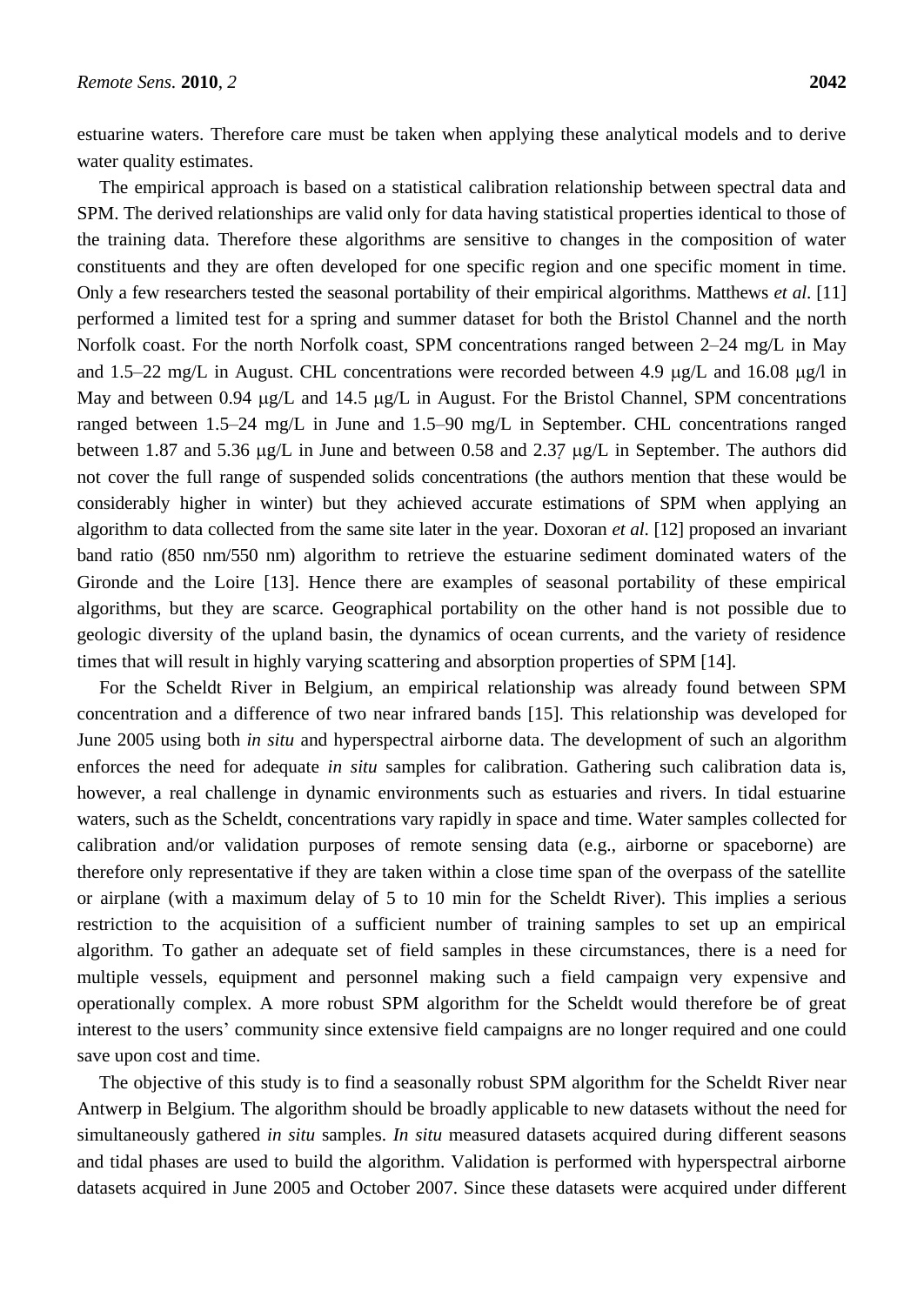atmospheric circumstances, special attention is directed to atmospheric and air/water interface corrections.

## **2. Site Characterization**

The Scheldt River rises in the North of France and flows through Belgium and the Netherlands to finally reach the North Sea. The river is rain-fed and the average discharge varies considerable between summer-autumn (60 m<sup>3</sup>/s) and winter-spring (180 m<sup>3</sup>/s) [16]. Our study area is part of the brackish lower sea Scheldt, situated between the city of Antwerp  $(\pm 79 \text{ km from the mouth})$  and the border of Belgium and the Netherlands (±60 km from the mouth) (Figure 1).

**Figure 1.** The Scheldt study site.



This zone corresponds to the zone of high turbidity [16]. Chen *et al*. [17] reported average SPM concentrations of 82  $\pm$  65 mg/L in the uppermost 10% of the water column. However, it has to be noted that these concentrations vary with the tidal cycle and the seasons [17]. The tide in the Scheldt is semi-diurnal and its influence extends up to Gent, 82 km upstream of Sint Anna (Figure 1). An example of this tidal influence on the surface SPM concentrations is shown in Figure 2. These data were collected with an OBS turbidity meter mounted in January 2008, 30 cm below the water surface, at pontoon Sint Anna (88 km from the mouth; see the inset in Figure 1). The measurements started around high water (tide) and ended almost an hour after low water (tide). From these measurements, significant variations can be observed during the tidal cycle. SPM concentrations vary between 30 and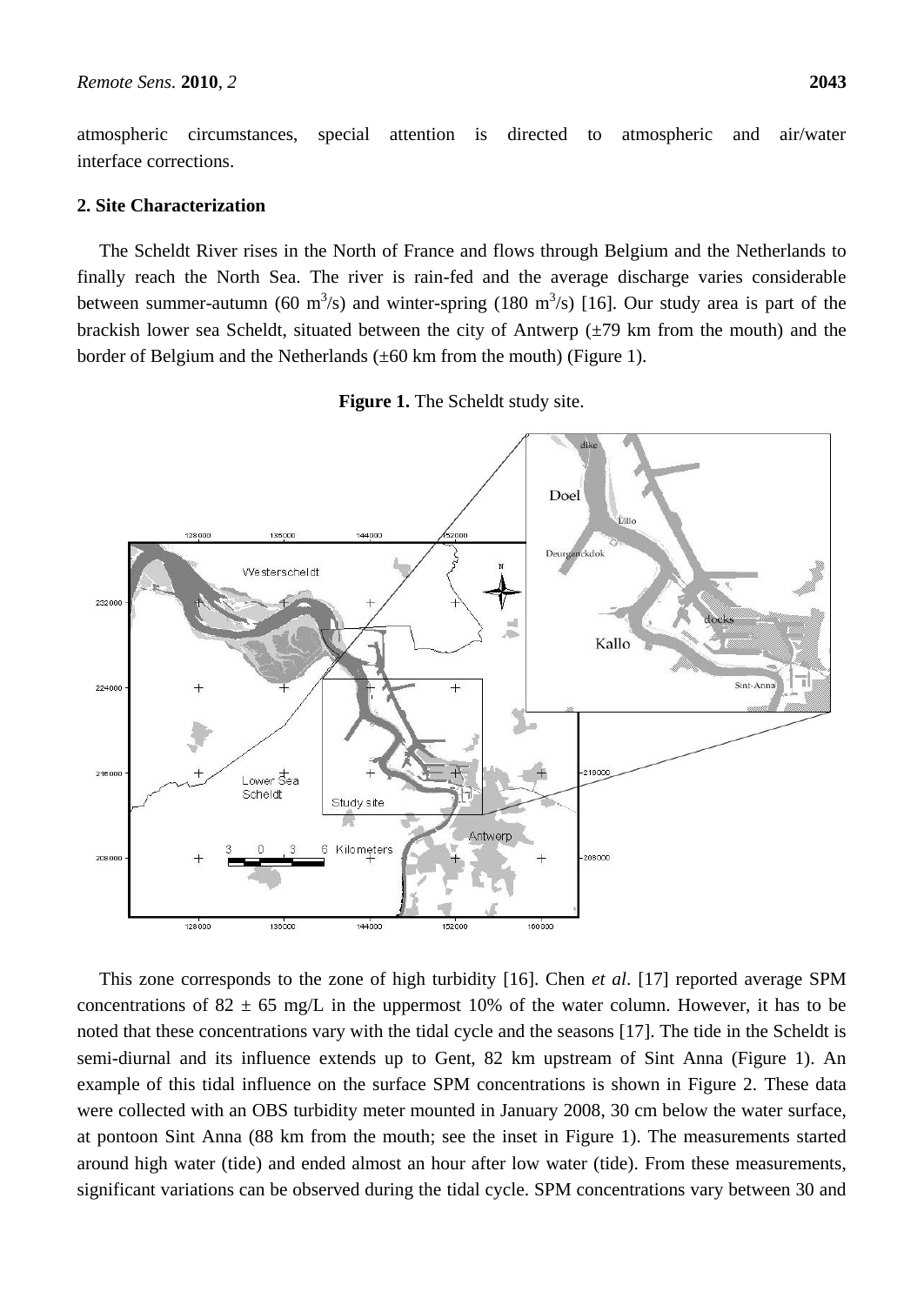200 mg/L. Small variations with high frequencies can be due to air bubbles, turbulent current variations or local erosion.

The mud found in the Scheldt Estuary is from marine and terrestrial origin. The terrestrial sources are waste water, surface erosion of cohesive soils, erosion of the exposed clay layers at the bottom of the estuary, and precipitation [18].

Information on the surface CHL and CDOM concentration for the Scheldt study site is rare. In 1996, Muylaert *et al.* [19] reported two phytoplankton blooms for the estuary: one in spring (occurring in the upper estuary >160 km with phytoplankton biomass <100  $\mu$ g/L), and a second, more intense, in the summer (in the 100–160 km zone). For our study area in particular, concentrations were generally below 10  $\mu$ g/l with a first slight increase in May–June (concentrations below 20  $\mu$ g/L) and with a more pronounced increase in August-September (concentrations above 30 µg/L close to Antwerp). For the CDOM concentration, there were some measurements made by [20] in February 2005 and July 2006 in the Scheldt estuary between the mouth and Antwerp. The authors showed variations in the absorption coefficient of CDOM (aCDOM) at 375 nm between 1.8 and 4.3  $m^{-1}$ .





# **3. Data Collection**

To achieve the objectives, a large dataset was set up, consisting of two hyperspectral airborne datasets from the Scheldt River (June 2005 and October 2007), *in situ* data sampled coincident with the airborne campaigns and extra *in situ* measurements in 2007 and 2009.

## *3.1. Airborne Datasets*

Two hyperspectral airborne datasets were acquired in June 2005 (spring) and in October 2007 (autumn) at different moments in the tidal cycle (Table 1). In general, the weather circumstances were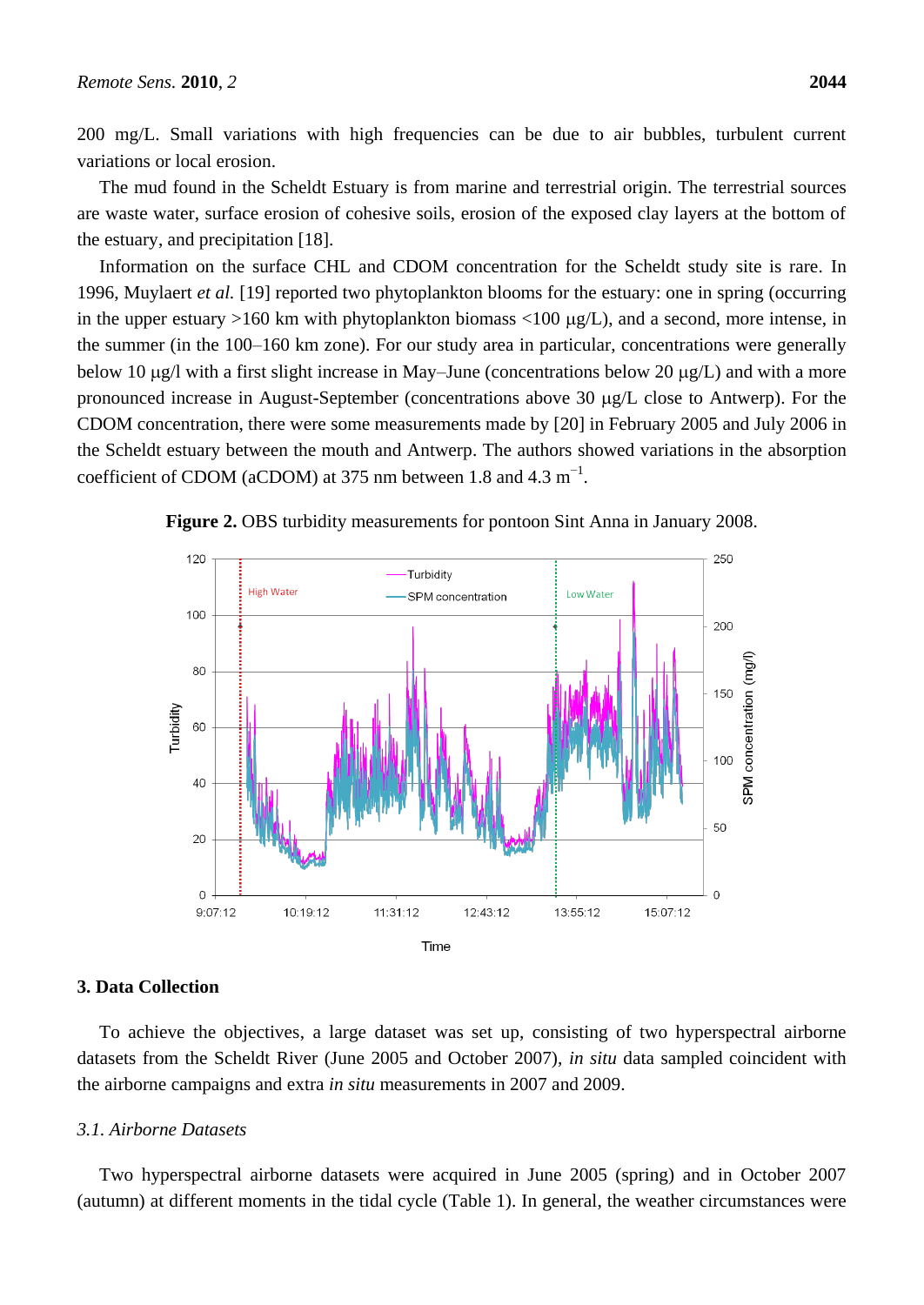good, only the last flightlines in 2005 contain cirrus and a few cumulus clouds. In both years the Advanced Hyperspectral sensor (AHS) (SenSytech.Inc) was operated by INTA (Instituto Nacional de Tecnica Aerospacial). Fifteen flight lines were acquired in June 2005 at 4-m spatial resolution and eight flight lines in October 2007 at 7-m spatial resolution. All flight lines were flown in line with or opposite to the sun to avoid sun glint.

| Date       | Time of High Water | <b>Time of Low Water</b> | <b>Acquisition Times</b>                              |  |
|------------|--------------------|--------------------------|-------------------------------------------------------|--|
|            | UTC                | UTC-                     | UTC-                                                  |  |
| 15/06/2005 | 8:25               | 02:35                    | 7:58, 8:11, 8:21, 8:31, 8:44, 9:01, 9:15, 9:26, 9:45, |  |
|            | 20:55              | 14:54                    | 10:03, 10:17, 10:36, 10:46, 10:55, 11:13              |  |
| 6/10/2007  | 11:03              | 04:46                    |                                                       |  |
|            | 22:42              | 17:59                    | 8:07, 8:18, 8:29, 8:39, 9:02, 9:12, 9:23, 9:34        |  |

**Table 1.** Time and date of airborne acquisitions.

The spectral bands of the AHS sensor are shown in Table 2. Only the first 20 bands (from  $\pm$ 456 nm to 1,002 nm) were used in this research. At longer wavelengths, the pure water absorption becomes a significant factor resulting in a low signal to noise ratio which restricts accurate information extraction from this spectral region.

| <b>Central</b>  |            |             |  |  |  |  |  |
|-----------------|------------|-------------|--|--|--|--|--|
| <b>Band NR.</b> | Wavelength | <b>FWHM</b> |  |  |  |  |  |
| 1               | 0.456      | 0.030       |  |  |  |  |  |
| $\overline{2}$  | 0.482      | 0.032       |  |  |  |  |  |
| 3               | 0.510      | 0.033       |  |  |  |  |  |
| $\overline{4}$  | 0.539      | 0.032       |  |  |  |  |  |
| 5               | 0.568      | 0.031       |  |  |  |  |  |
| 6               | 0.596      | 0.032       |  |  |  |  |  |
| 7               | 0.624      | 0.032       |  |  |  |  |  |
| 8               | 0.653      | 0.032       |  |  |  |  |  |
| 9               | 0.681      | 0.032       |  |  |  |  |  |
| 10              | 0.710      | 0.033       |  |  |  |  |  |
| 11              | 0.738      | 0.031       |  |  |  |  |  |
| 12              | 0.767      | 0.032       |  |  |  |  |  |
| 13              | 0.795      | 0.032       |  |  |  |  |  |
| 14              | 0.825      | 0.032       |  |  |  |  |  |
| 15              | 0.855      | 0.032       |  |  |  |  |  |
| 16              | 0.884      | 0.032       |  |  |  |  |  |
| 17              | 0.913      | 0.033       |  |  |  |  |  |
| 18              | 0.942      | 0.033       |  |  |  |  |  |
| 19              | 0.973      | 0.034       |  |  |  |  |  |

**Table 2.** Central wavelength and Full Width at Half Maximum (FWHM) of the AHS sensor.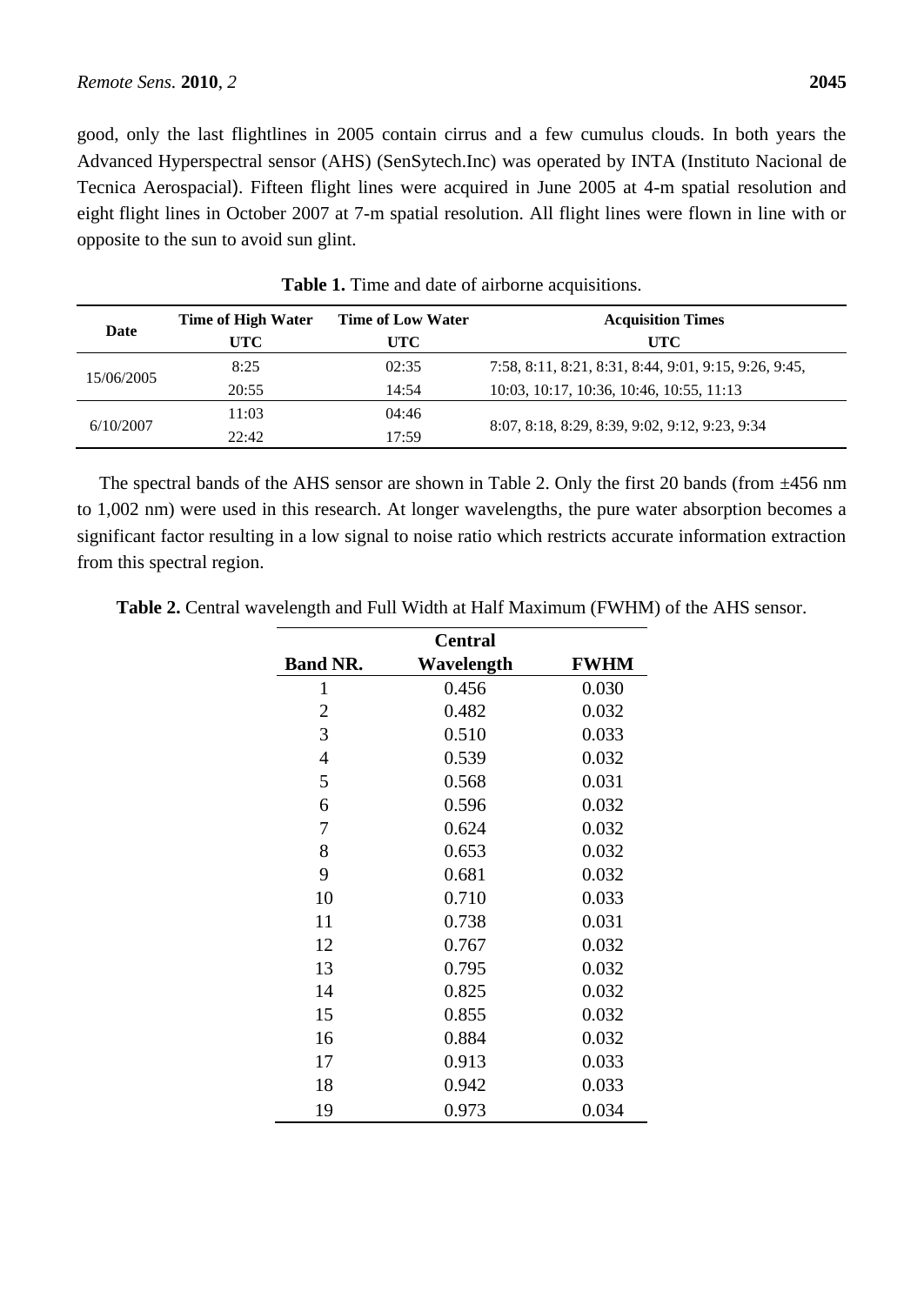## *3.2. In situ Data Collection*

During the airborne campaigns in 2005 and 2007, the water-leaving reflectance was measured and

surface water samples were gathered simultaneously with the overpass of the aircraft. The water was sampled using buckets in the upper 50 cm of the water column. The water samples were stored in dark bottles and were kept cool immediately after sampling. The sampling was done from vessels and from the fixed pontoons at Sint Anna and Lillo (Figure 3). Several rules applied to the sampling from the vessels. First of all, the vessels need to lie idle during sampling to avoid turbulence effects. Secondly, the sampling positions need to be outside the main course of the ships; they have to include a large part of the study area and have a large variation in SPM concentration. Finally, sampling should be performed close to when the plane passes over. This last requirement is essential since the river is very dynamic and a match-up restriction of 5 min is applicable. The locations are indicated in Figure 3. In total, 41 water match-up samples were gathered in 2005 and 17 water samples in 2007, which could be used to set up a robust SPM algorithm.



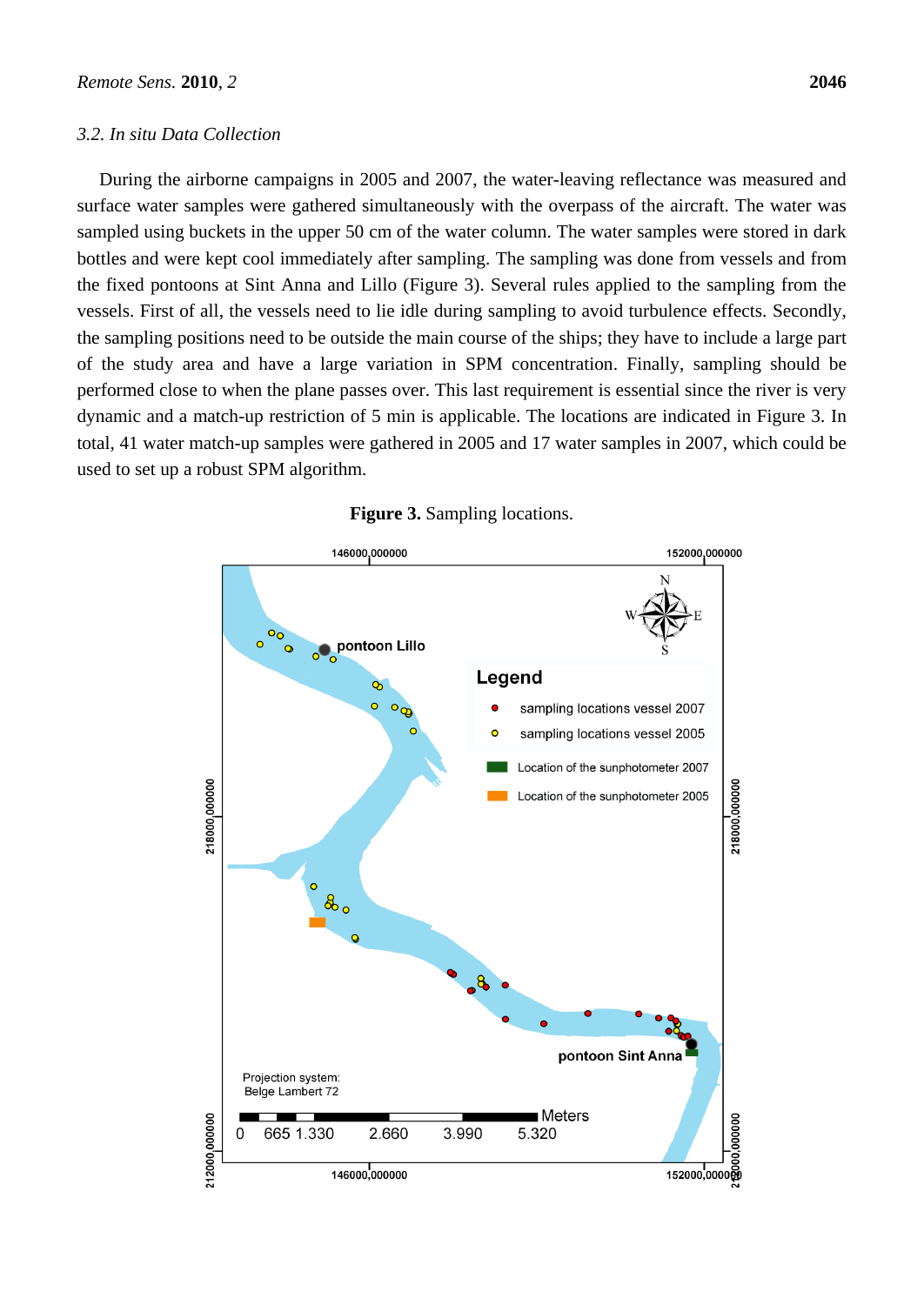The water-leaving reflectance was measured on the vessels with an ASD (Analytical Spectral Devices, Inc.) FieldSpec FR spectrometer. The ASD spectrometer measures the reflected light in the Visible/Near Infrared (VNIR, 350–1,050 nm) and the Short-Wave Infrared (SWIR, 900–2,500 nm) portion of the spectrum. The downwelling irradiance above the surface  $(E_d(a))$  was measured using an almost 100% reflecting Spectralon reference panel (Analytical Spectral Devices, Inc.). Then, the water-leaving radiance  $(L_w(a))$  was measured by pointing the sensor at the water surface at 40° from nadir, maintaining an azimuth of 135° from the solar plane to minimize sun glint. Downwelling sky radiance  $(L_{\rm sky}(a))$  was measured at a zenith angle of 40 $\degree$  to account for the skylight reflection.

In addition to the field data obtained coincident with the airborne campaigns, extra samples were collected in June 2009 from vessels and monthly measurements were performed in 2007 at two pontoons at the Scheldt River near Antwerp (Figure 3: pontoon Lillo and pontoon Sint Anna). These included water samples and measurements of the water-leaving reflectance and were done at the same time relative to High Water (HW), *i.e.*, at pontoon Sint Anna (SA) 2 h after HW and at pontoon Lillo (LI) 3 h after HW.

## *3.3 Lab Analysis of in situ Measurements*

From the water samples, SPM concentration was determined by filtering the water on Whatman GF/F glass fiber filters according to the European reference method EN 872 [21]. Following this method, the weight of the filters without particles is first measured and the filters are moistened with MilliQ-water. After shaking, 250 mL of the water samples are filtered. Then the filter is rinsed 3 times with 150 mL MilliQ-water to collect the residuals. The filter is dried in the oven for minimum 2 hours at 105 °C and is subsequently cooled in a desiccator for a minimum time of half an hour. Finally the filter is weighted and the concentration is derived.

SPM concentrations collected during the airborne campaigns in 2005 and 2007 ranged between 21 and 136.5 mg/L and between 17 and 115 mg/L respectively. In 2009 an average SPM concentration of 46 mg/L was found for the north part and 77.1 mg/L for the south part of the study area. In general, higher concentrations were observed for measurements closer to the shore and, in 2005, for measurements a few hours after high water.

For the extra monthly *in situ* sampling from the pontoons in 2007, the SPM concentration is shown in Figure 4. The figure reveals strong seasonal variations with high differences between the two stations. For Lillo the highest SPM concentrations were recorded in May and the lowest in January. For Sint Anna, there is a local maximum in May and there is a remarkable strong increase in the autumn and beginning of the winter. These observations are difficult to interpret because of the lack of data. Moreover it is difficult to differentiate between local erosion/sedimentation and mud transport. In general, high concentrations appear more often in winter and low concentrations in summer [18] due to variations in the freshwater discharge, temperature and land erosion. The higher values in May observed for both stations, could be due to a sudden increase in precipitation. April 2007 was an extraordinary month with no precipitation, whereas May was characterized by abnormal high precipitation [22]. In autumn the precipitation was less than in the summer months, however the plant cover degrades nearing winter leading to higher terrestrial erosion. The lower concentrations in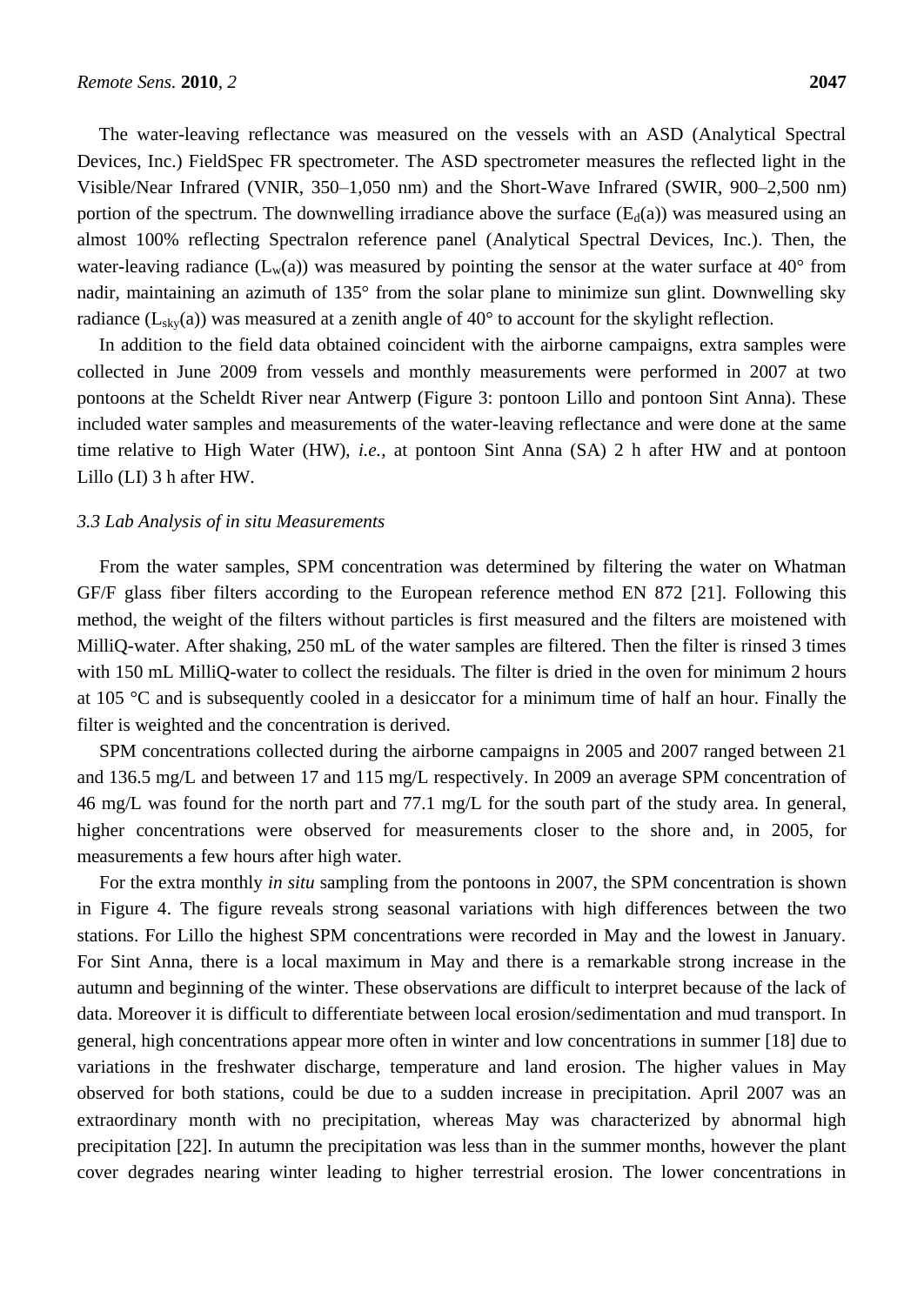autumn and beginning of the winter for Lillo may indicate that Lillo is situated seaward of the turbidity maximum whereas Sint Anna could be located within this turbidity maximum.



**Figure 4.** SPM averages for the extra monthly *in situ* measurements (2007).

The water-leaving reflectance  $(R_w)$  was calculated using the following equation [23]:

$$
R_w = \pi(L_w(a) - \rho_{as}L_{sky}(a))/E_d(a)
$$
\n(1)

where  $\rho_{as}$  is the air-sea interface reflection coefficient and is calculated as a function of the wind speed [23]. Since the spectral resolution of the ASD (3 nm at around 700 nm) and AHS sensor are different, the *in situ* measurements were resampled to match the response of the AHS sensor. The resampling was performed using a Gaussian model for each band by providing wavelengths and FWHM information of the AHS sensor

In Figure 5, some of the measured water-leaving reflectance spectra are shown with their corresponding SPM concentration. For low SPM concentrations (<50 mg/L) a maximum is observed around band 5 (568 nm). The signal in the NIR is weak. At higher SPM concentrations this peak is no longer present and the signal between 568 nm and 681 nm is high and rather flat. For all spectra, a second but local maximum is observed in band 13 (795 nm). The reflectance spectra increases in the red and NIR with increasing SPM concentration. Largest increases are observed between 681 nm and 825 nm. Around 567 nm this steady increase is not apparent and, also at longer wavelengths (larger than 942 nm), the spectrum is less sensitive to increasing SPM concentrations.

The dataset collected covers much of the seasonal and tidal variations in the Scheldt River. Tidal influences are accounted for by the June 2005, October 2007 and June 2009 datasets. Seasonal variations are accounted for in the 2007 monthly dataset. The variations in SPM concentrations were shown and discussed in this section. Salinity or the composition of the sediment was not recorded. However, a big part of the variation is linked with variations in freshwater discharge and terrestrial erosion and, hence, with the precipitation. During periods of high river runoff, the salinity is low, whereas, during dry periods, high salinity values are observed [18]. The tidal cycle (high salinity during high water, low salinity during low water) contributes to a lesser degree [16]. Since the 2007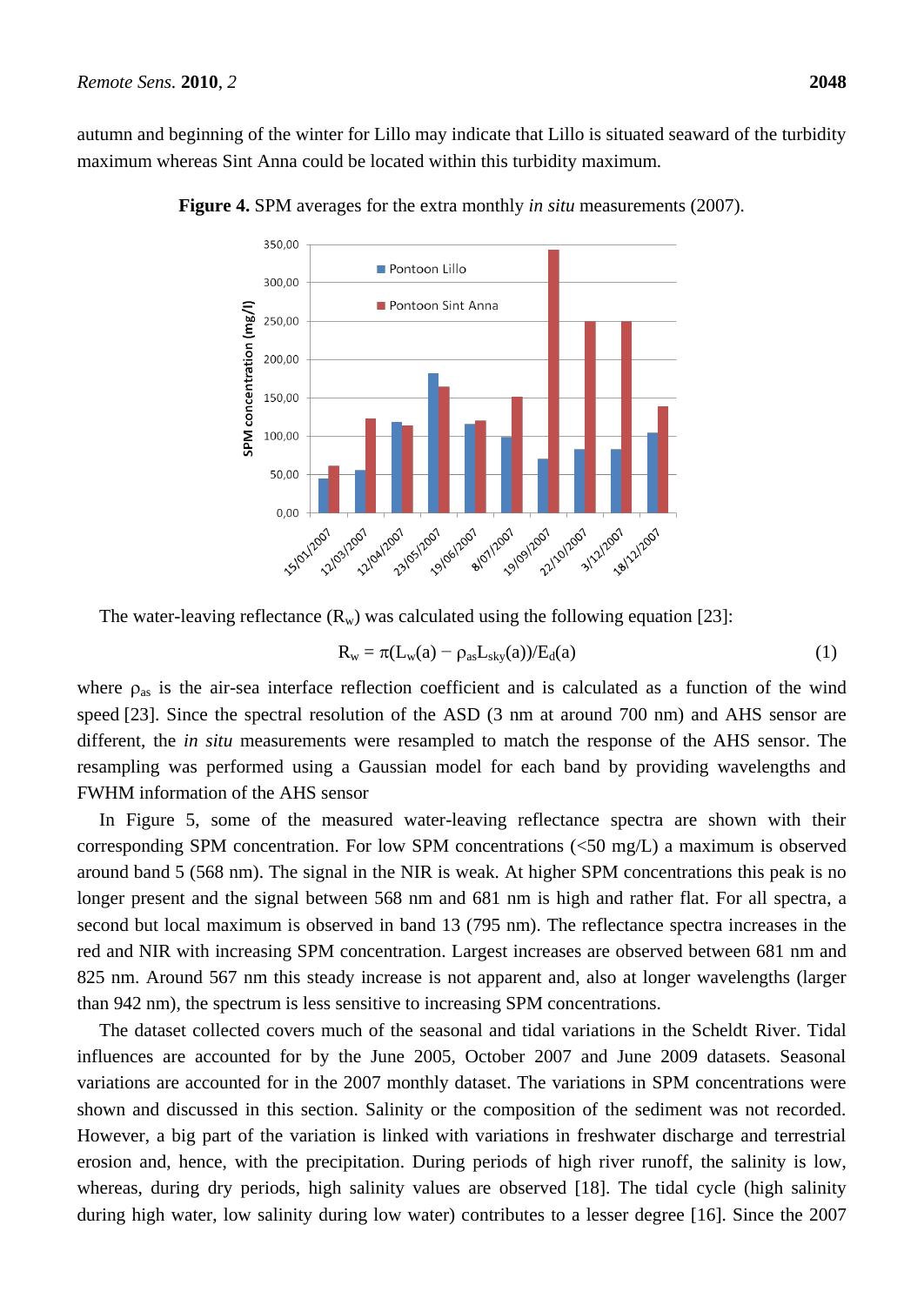dataset covered a large range of precipitation values, it is assumed that it also covers a wide range in salinity values and it covers the existing changes in sediment composition.



**Figure 5.** *In situ* measured water-leaving reflectance spectra.

#### **4. Pre-Processing of the Airborne Images**

Pre-processing of the airborne datasets was done in VITO's Central Data Processing Centre (CDPC) for airborne data. The processing steps include archiving, dGPS correction, direct georeferencing, atmospheric, adjacency and air/water interface correction [24]. The atmospheric and air-interface correction is based on the algorithms given in de Haan and Kokke [25], which also takes into account the effects at the air/water interface:

The radiance received by the sensor  $L_{target}^{rs}$  consists of atmospheric path radiance  $L_{atm-path}$ , background path radiance  $L_{\text{background}}$  and ground reflected radiation  $L_{\text{target}}$  or

$$
L_{target}^{rs} = L_{atm-path} + L_{background} + L_{target}
$$
 (5)

with

$$
L_{atm-path} = \frac{R_{atm}(\theta_v, \theta_s, \varphi_v - \varphi_s)\cos(\theta_s)E_0}{\pi}
$$

$$
L_{target} = \frac{t_{dir}(\tau, \theta_v)R_{app}E_d(a)}{\pi}
$$

$$
L_{background} = \frac{t_{diff}(\tau, \theta_v)R_{app,backgr}E_d(a)}{\pi}
$$

where  $E_0$  is the extraterrestrial solar irradiance,  $R_{atm}(\theta_v, \theta_s, \varphi_v - \varphi_s)$  is a coefficient describing the reflection of light by the atmosphere,  $\theta_s$  and  $\varphi_s$  are respectively the sun zenith and azimuth angle,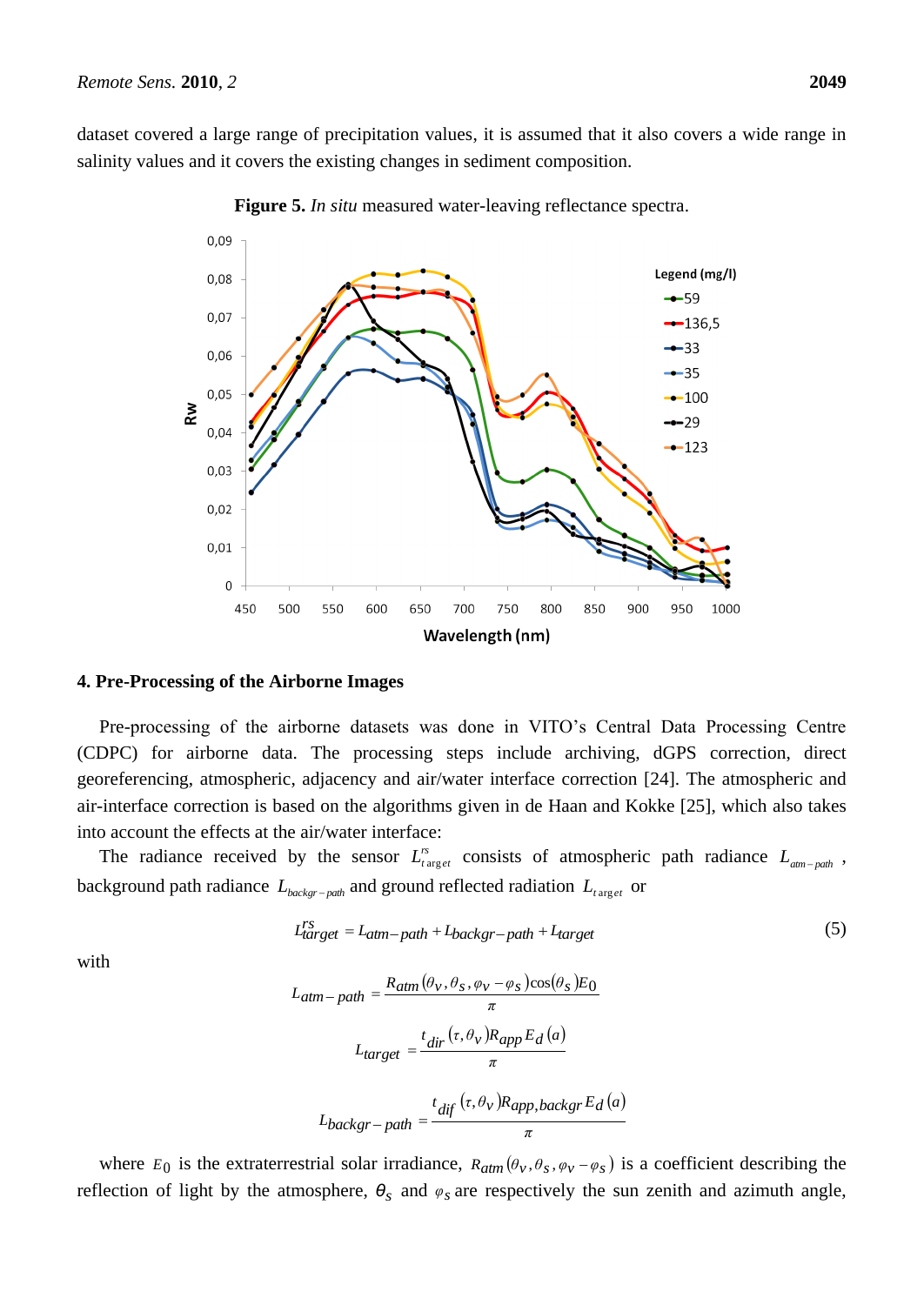*θv* and  $\varphi$ *v* are respectively the viewing zenith and azimuth angle,  $E_d(a)$  is the downwelling irradiance above the surface, *tdif* and *tdir* are respectively the diffuse and direct ground-to-sensor transmittance, *Rapp* is the target apparent reflectance defined as :

$$
R_{app} = \frac{\pi L_w(a)}{E_d(a)} + \frac{\pi r(\theta_v) L_{sky}(a)}{E_d(a)}
$$
\n
$$
(6)
$$

With  $L_w(a)$  the water-leaving radiance,  $L_{sky}(a)$  the downwelling sky radiance. All these terms are measured just above the surface.  $r(\theta_v)$  is the Fresnel reflectance.  $R_{app,backgr}$  is the background apparent reflectance, defined in a similar way as *Rapp*.

The water leaving reflectance  $R_w$  can be retrieved from  $R_{app}$  as follows:

$$
R_W = R_{app} - \frac{\pi r(\theta_V) L_{sky}(a)}{E_d(a)}
$$
\n<sup>(7)</sup>

The basis of the MODTRAN4 interrogation technique [26, 25] is that apparent surface reflectance  $(R_{app})$  and the water leaving reflectance  $R_w$  can be written as a function of  $L_{target}^{rs}$ ,  $L_{background}^{rs}$  and several atmospheric parameters (*c1..5*; *d1*):

$$
R_{app} = \frac{c_1 + c_2 L_{target}^{rs} + c_3 L_{background}}{c_4 + c_5 L_{background}} \tag{8}
$$

and

with

$$
R_W = R_{app} - d_1 \tag{9}
$$

$$
c_1 = -L_{atm-path}
$$
  
\n
$$
c_2 = 1 + t_{dif} (\tau, \theta_V) / t_{dir} (\tau, \theta_V)
$$
  
\n
$$
c_3 = -t_{dif} (\tau, \theta_V) / t_{dir} (\tau, \theta_V) = 1 - c_2
$$
  
\n
$$
c_4 = t(\theta_s) E_0 \cos(\theta_s) t(\tau, \theta_V) / \pi - s^* L_{atm-path}
$$
  
\n
$$
c_5 = s^*
$$
  
\n
$$
d_1 = \pi r(\theta_V) L_{sky}(a) / E_d(a)
$$
  
\n
$$
s^*
$$
 the spherical albedo of the atmosphere.

The  $c_{1.5}$  and  $d_1$  parameters can be derived by running MODTRAN4. The visibility and water vapor content were estimated from the images according to the methods described in [27] and [28]. The aerosol type was derived from the spectral dependency of the aerosol optical depths obtained from ground-based sunphotometer readings as the airplane passed over (Figure 2) [29].

An adjacency correction was performed based on the NIR similarity spectrum [30]. This correction algorithm estimates the contribution of the background radiance based on the correspondence with the NIR similarity spectrum. The main advantage of the method is that no assumptions have to be made on the NIR albedo, such that the correction can be applied over more turbid waters, *i.e.* until the similarity spectrum is valid (0.3 to 200 mg/L according to [31,32]).

Figure 6 shows a water-leaving reflectance spectrum before and after adjacency correction and a coincident *in situ* measurement. Without adjacency correction, the water-leaving reflectance is high in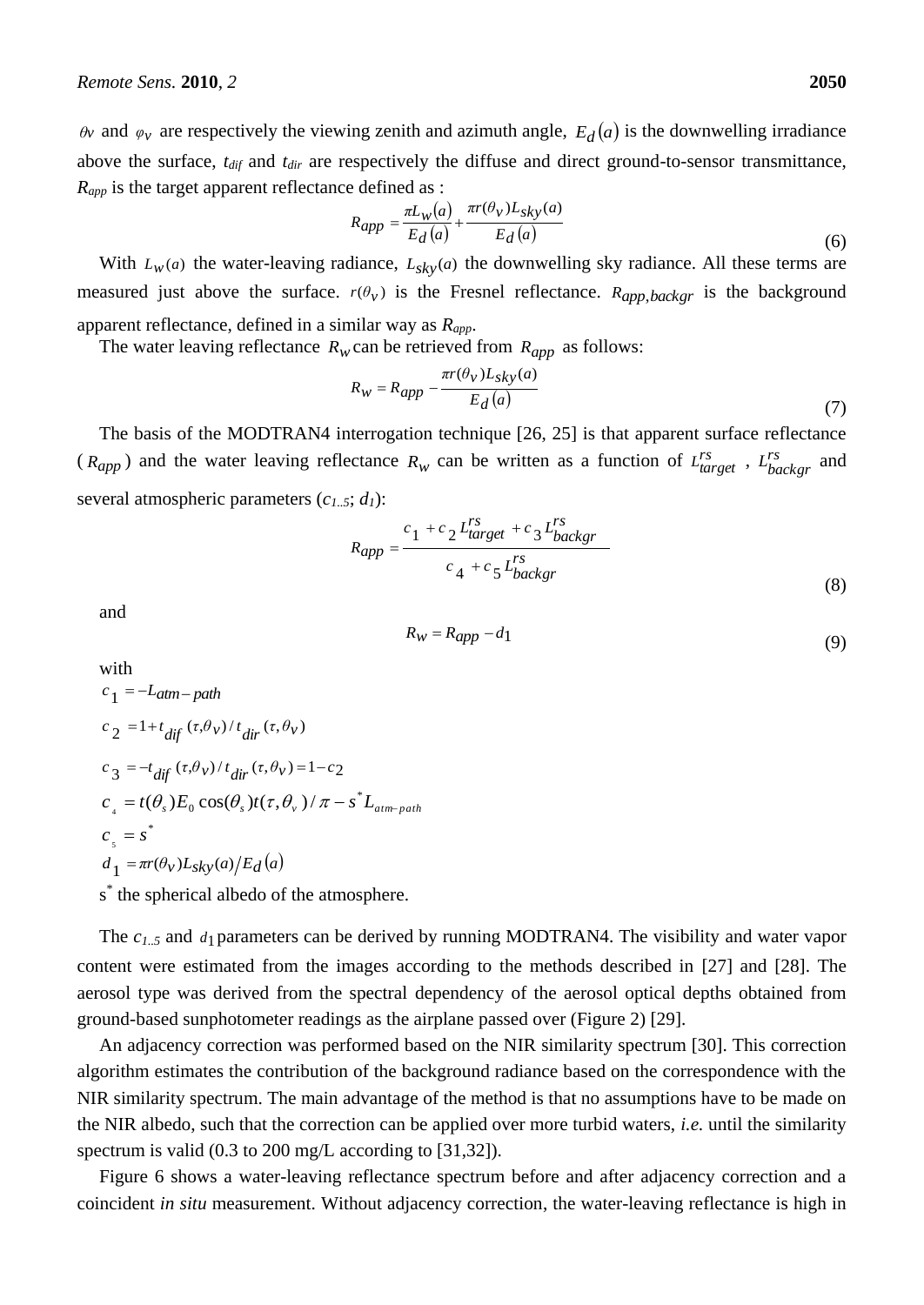the NIR due to the presence of vegetation near the shores. After the correction, the NIR reflectance decreased significantly and matched the *in situ* spectrum better. Small deviations between the *in situ* and airborne spectrum can be due to match-up problems during sampling. The water vapor absorption band is still apparent in the airborne spectra. However during operational processing this absorption feature will no longer be visible as the water vapor is automatically estimated from the image according to [28].

**Figure 6.** Water-leaving reflectance spectra from an airborne image before and after adjacency correction compared with an *in situ* above water measurement of the water-leaving reflectance.



## **5. Algorithm Development**

A robust SPM algorithm was selected by comparing the performance of linear and exponential regression models between the water-leaving reflectance calculated from *in situ* above-water-measurements and the corresponding SPM concentrations of the *in situ* datasets of 2005, 2007 and 2009. Not only individual bands, but also band combinations (sum, difference, ratios, first derivative) were used as input in the models. The determination coefficient  $(R^2)$  and the Root Mean Square Error (RMSE) of all tested regression models were calculated. A validation was done with the airborne data of June 2005 and October 2007.

## **6. Results and Discussion**

Figure 7 shows the results for single band relationships and Table 3 shows the best performing regression models for multi-band relationships with their corresponding correlation coefficient, determination coefficient, RMSE, slope and intercept. From Figure 7, it is clear that the Red and NIR wavelength range from 710 nm to 913 nm is highly sensitive to increases in SPM concentration. From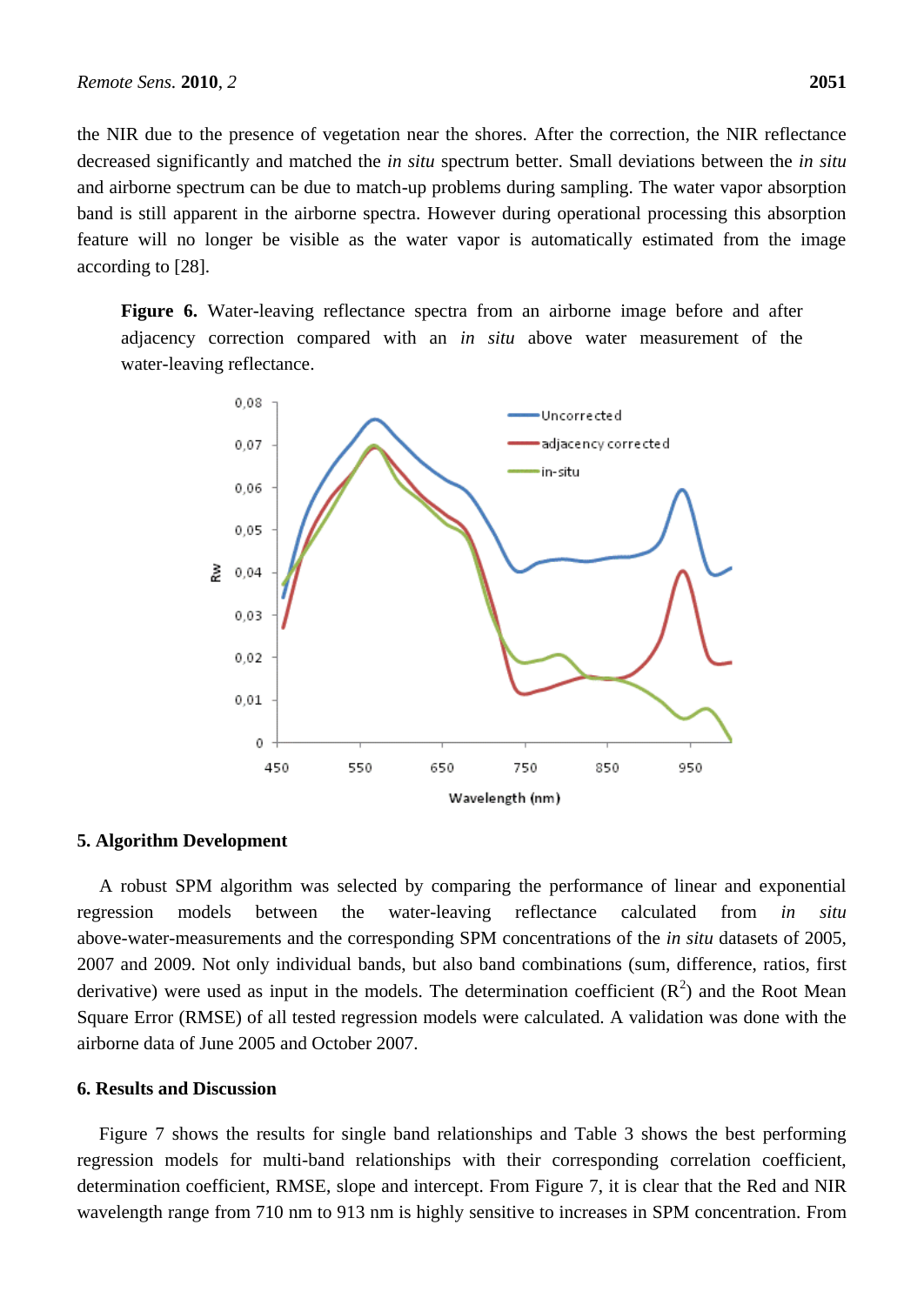visual inspection of the water-leaving reflectance spectra (Figure 5), similar conclusions were drawn. The highest single-band correlation (determination coefficient of 0.67) is obtained for the 825 nm band. The RMSE is 30.45 mg/L. Furthermore, bands 710 and 738 are interesting because of their low RMSE (15.08 mg/L and 15.51 mg/L respectively). For the multi-band relationships, only band ratios and band differences are shown with exponential relationships because these outperformed all the others. Most of the algorithms in Table 3 combine a high correlation band with a low correlation band, resulting in even higher correlations. By combining these bands errors in the correction for surface reflection effects (sun and sky glint), the water-leaving reflectance spectra might by cancelled out. The problem in the correction of these surface reflection effects, lies in the  $\rho_{as}$  factor which is the air-sea interface reflection coefficient and is calculated as a function of the wind speed. This factor is an approximation and probably contains some errors which can be minimized by considering band ratios or band differences.

The highest determination coefficient  $(0.81)$  and lowest RMSE  $(15.07 \text{ mg/L})$  was obtained for a model using a visible to red band ratio ( $\text{Rw}_{539}/\text{Rw}_{795}$ ).



**Figure 7.** Determination coefficient and RMSE for single band relationships.

All relationships in Table 3 were validated using water-leaving reflectance spectra from the airborne AHS datasets. In general, a higher RMSE is observed compared to the results of the *in situ* measurements. This can partly be attributed to inaccuracies in the atmospheric correction. Only the best performing band ratios and band difference are presented in Table 4. The band ratios perform much better than the band differences. In particular two band ratio algorithms have very good validation results:

$$
Ln(SPM) = 3.36*(R(0-, 710) / R(0-, 596)) + 1.34
$$
 (10)

$$
Ln(SPM) = -0.70*(R(0-, 539) / R(0-, 795)) + 5.5
$$
\n(11)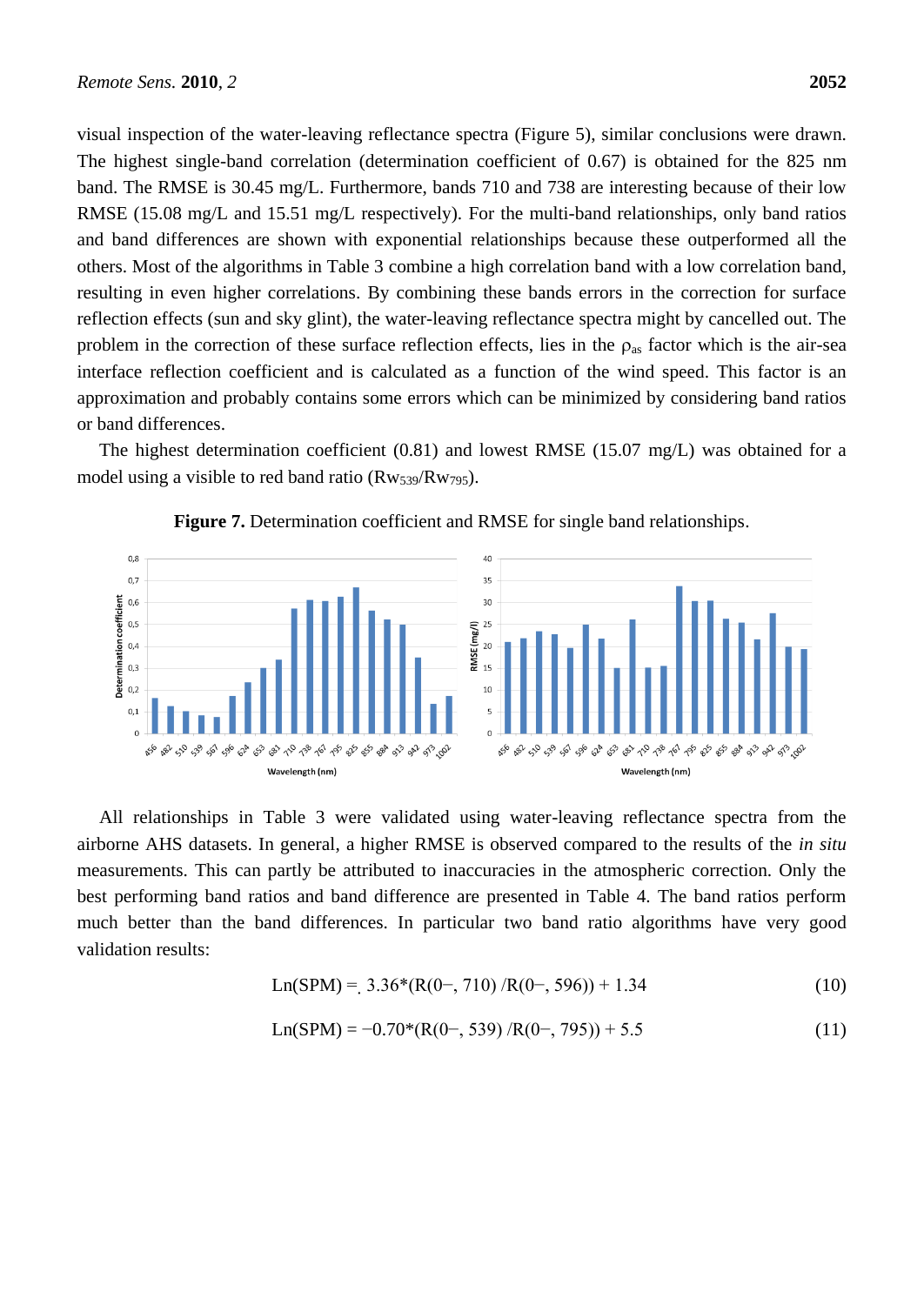|                  | <b>Slope</b> | <b>Intercept</b> | <b>Correlation</b> | <b>Determination</b> | <b>RMSE</b> |
|------------------|--------------|------------------|--------------------|----------------------|-------------|
| <b>Algorithm</b> |              |                  | Coefficient        | <b>Coefficient</b>   | (mg/L)      |
| 596/653          | $-8,21$      | 12,60            | $-0,78$            | 0,60                 | 20,95       |
| 596/681          | $-5,11$      | 9,66             | $-0,74$            | 0,55                 | 21,86       |
| 456-710          | $-39,26$     | 3,30             | $-0,74$            | 0,54                 | 23,49       |
| 710/596          | 3,36         | 1,34             | 0,82               | 0,67                 | 19,58       |
| 710/539          | 2,37         | 1,86             | 0,78               | 0,61                 | 21,81       |
| 539/795          | $-0,70$      | 5,50             | $-0,90$            | 0,81                 | 15,07       |
| 510/795          | $-0,85$      | 5,54             | $-0,90$            | 0,80                 | 15,09       |
| $1002 - 767$     | $-38,39$     | 3,07             | $-0,75$            | 0,56                 | 26,31       |
| 1002-795         | $-36,00$     | 3,01             | $-0,77$            | 0,59                 | 25,38       |
| 1002-825         | $-43,46$     | 2,98             | $-0,83$            | 0,68                 | 21,60       |
| 973-767          | $-48,20$     | 2,90             | $-0,84$            | 0,71                 | 19,88       |
| 973-795          | $-43,72$     | 2,86             | $-0,85$            | 0,72                 | 19,35       |
| 973-825          | $-46,06$     | 2,98             | $-0,85$            | 0,72                 | 20,32       |
| 973-855          | $-62,95$     | 3,10             | $-0,83$            | 0,69                 | 21,15       |
| 942-767          | $-51,46$     | 2,91             | $-0,82$            | 0,67                 | 22,72       |
| 942-795          | $-46,46$     | 2,86             | $-0,83$            | 0,68                 | 21,82       |
| 942-825          | $-53,75$     | 2,90             | $-0,86$            | 0,75                 | 18,96       |
| 942-855          | $-68,90$     | 3,13             | $-0,80$            | 0,63                 | 23,67       |
| 942-884          | $-85,90$     | 3,22             | $-0,77$            | 0,59                 | 25,73       |
| 913-825          | $-75,92$     | 2,85             | $-0,85$            | 0,71                 | 20,48       |
| 913-855          | $-138,82$    | 3,00             | $-0,81$            | 0,65                 | 22,37       |
| 913-884          | $-235,70$    | 3,14             | $-0,75$            | 0,56                 | 26,26       |
| 913-973          | 106,14       | 3,24             | 0,82               | 0,66                 | 23,33       |
| 539-681          | $-67,95$     | 3,91             | $-0,75$            | 0,57                 | 22,14       |

**Table 3.** Results of the regression analysis for multi-band relationships.

**Table 4.** Results of validation with the airborne data.

| <b>Band Combination Algorithm</b> | $RMSE$ (mg/L) | RMSE(%) |
|-----------------------------------|---------------|---------|
| 710/596                           | 16,10         | 29,02   |
| 539/795                           | 18,36         | 35,29   |
| $1002 - 767$                      | 34,85         | 54,96   |
| $1002 - 795$                      | 33,34         | 50,99   |
| $1002 - 825$                      | 32,88         | 50,35   |
| 973-825                           | 34,75         | 54,66   |

These band ratio algorithms are not in line with previous findings for the Scheldt River. In [15] a band difference algorithm of two NIR bands was obtained after a similar regression analysis. The regression analysis was based solely on the airborne dataset with 15 flight lines all acquired on 15 June 2005 (same dataset as used in this study). The RMSE obtained for this band difference was 15 mg/L. However, the airborne dataset used was not corrected for adjacency effects. The band difference worked very well in this particular case as it seemed to partly correct these adjacency effects. Here, using an extended seasonal dataset which is corrected for adjacency effects, similar band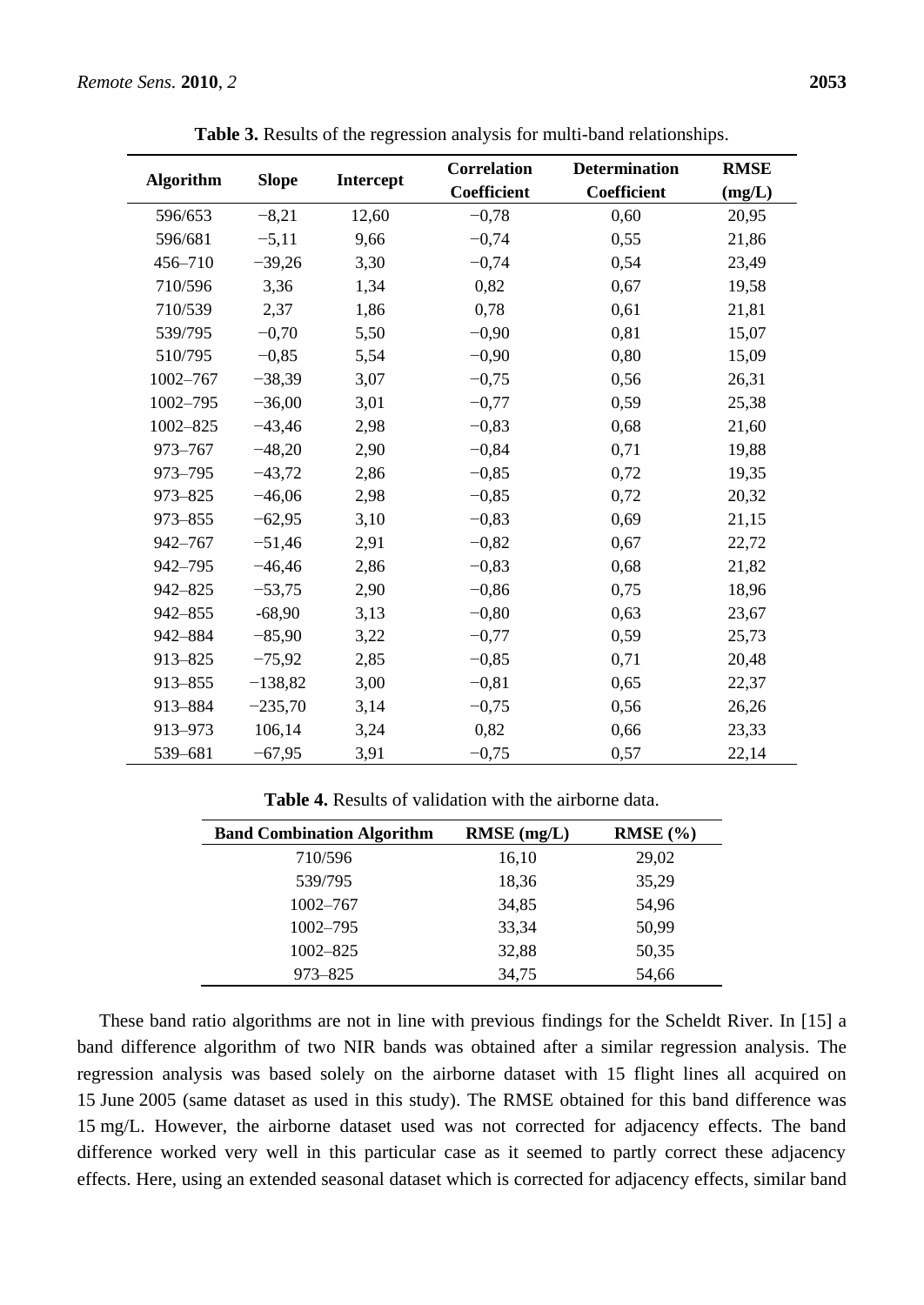ratio algorithms result in a RMSE of around 33 mg/L. These results were expected due to the large tidal, seasonal and yearly variations in the dataset.

In contrast, band ratio algorithms (10) and (11) provide surprisingly good results. Looking beyond the Scheldt River, comparable band ratio algorithms were found for the Bristol channel (618 nm/754 nm) and the Norfolk coast (575 nm/747 nm) by Matthews *et al.* [11] using a CASI hyperspectral sensor. Doxoran *et al*. [12,13] established a robust relationship between SPM and a near-infrared to red band ratio (850 nm/550 nm) for the Gironde and Loire estuary based on *in situ* spectral measurements. Both authors point to the seasonal robustness of their algorithms, but both their algorithms needed recalibration when applying them to different estuarine environments [13]. Hence the frequent use of these band ratios and the SPM concentrations indicates the robustness of these algorithms however they seem to be site specific. The characteristics of the suspended sediment (particle size and type) strongly vary between the different sites (much more than the seasonal variability). Especially for estuaries these variations can be large as they depend on the upland basins, river discharge, tidal cycles and flocculation processes. These characteristics influence the scattering behavior and, consequently, these empirical algorithms are no longer valid when applied to these other environments.

The two band ratio algorithms (10) and (11) retrieved after the regression analysis and the validation with the airborne data are presented graphically in Figures 8 and 9. All *in situ* datasets used to build the algorithm are shown in different colors. The trend line in black shows the relationships as obtained after the regression analysis. The airborne dataset is superimposed on this graph. These figures show the robustness of the algorithms as all datasets are quite well distributed among the trend line. All datasets have a minor offset from the trend line and in particular two datasets have a slightly different slope: the monthly dataset for SPM algorithm 11 and the June 2009 dataset for SPM algorithm 10. It is therefore recognized that an algorithm specifically calibrated for each dataset will have a better correlation and better SPM estimates but, from the point of view of a robust algorithm, these two algorithms perform surprisingly well. Since algorithm (10) performs better for the airborne data, this algorithm is selected as seasonally robust algorithm for the Scheldt.

Finally algorithm (10) which provided the best validation results was applied to the airborne dataset to derive an SPM concentration map. Since the SPM concentration values were log transformed, an additional correction for statistical bias is needed when performing the back-transformation [33]:

$$
SPM = \exp(3.36*(R(0-, 710) / R(0-, 596)) + 1.34 + s^2/2)
$$
\n(12)

with  $s^2$  as the variance.

The final SPM concentration map is shown in Figure 10. The concentrations are expressed in mg/L and an exponential color bar was chosen to best represent the data. The concentrations were in the expected range. No adjacency effects are observed. Increasing concentrations on the sides are interpreted as natural increases of the surface SPM concentration and are not linked to adjacency.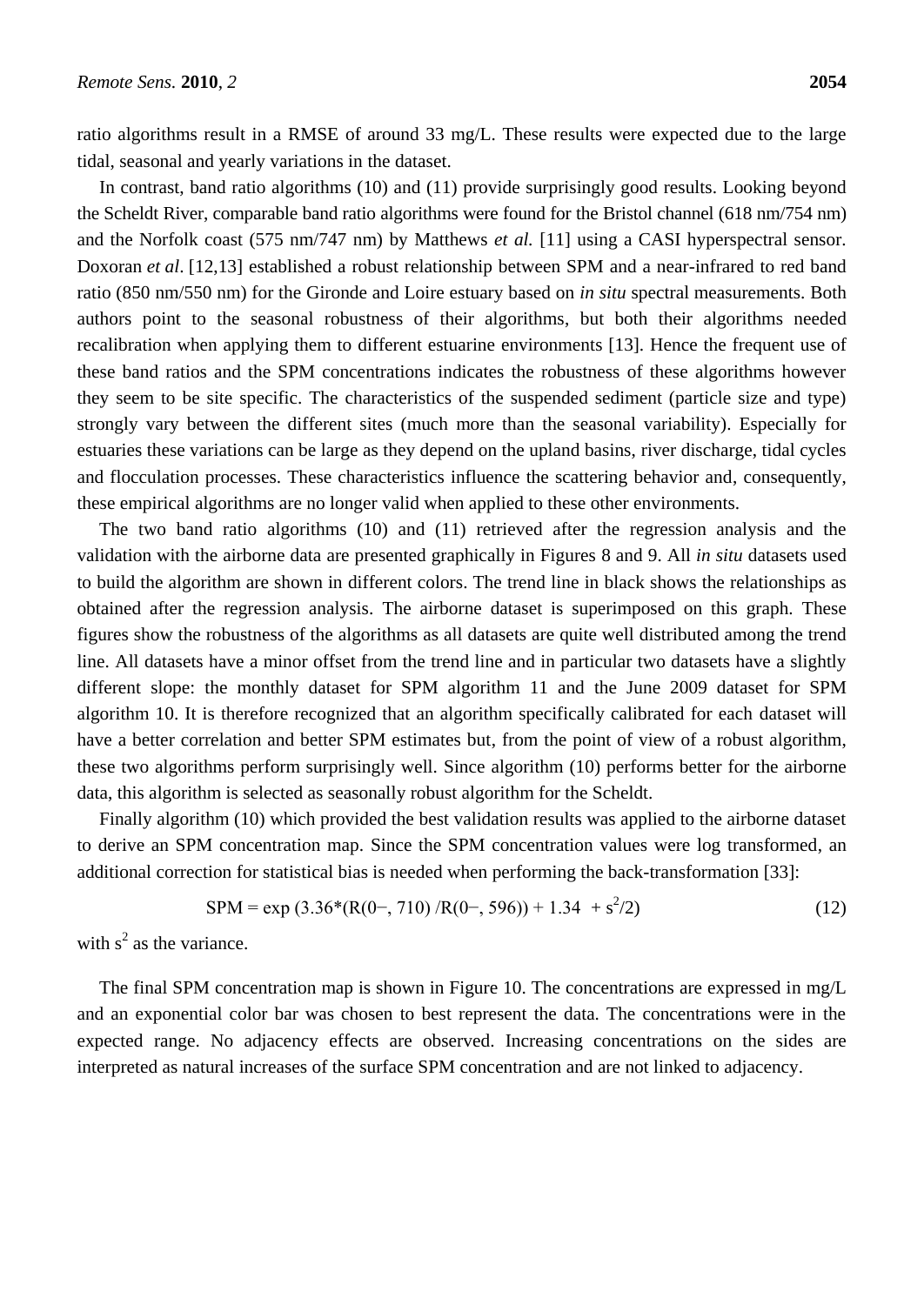





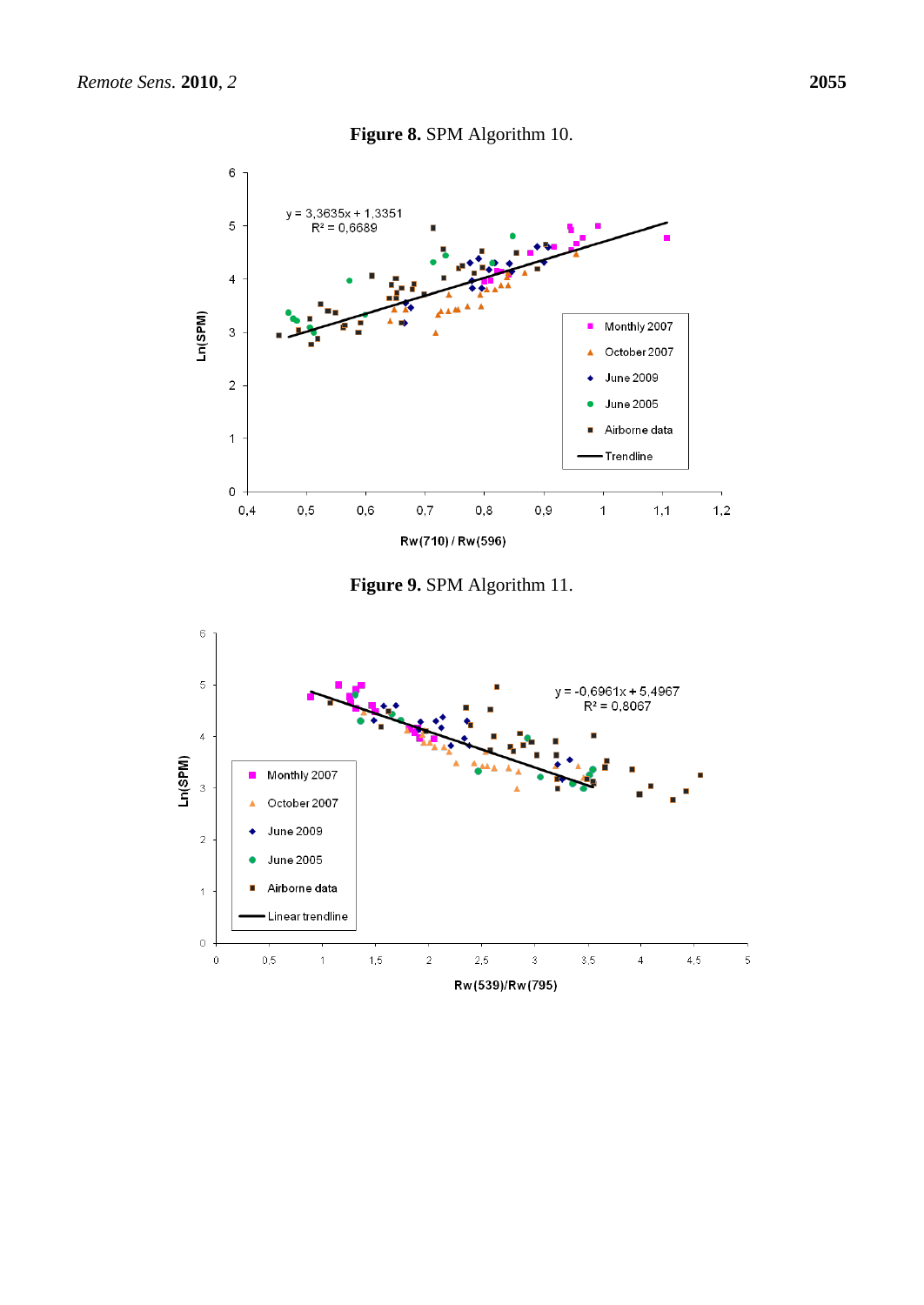

# **7. Conclusion**

An extensive dataset was gathered in this study to find a seasonally robust algorithm for SPM estimation in the Scheldt River near Antwerp. The *in situ* measurements were used to set up the algorithm and two airborne hyperspectral datasets were used for validation. The selected seasonally robust algorithm uses a ratio of a band at 710 nm and a band at 596 nm. This ratio is exponentially related to the SPM concentration. The use of similar band ratios found in the literature indicates the robustness of these algorithms. The advantage of this robust algorithm is mainly its wide applicability without any *in situ* sampling and the associated reduction in cost. On the contrary, algorithms specifically calibrated for one moment and one area are more expensive but are proven to provide higher accuracies [15]. With an eye on temporal follow up of the SPM concentrations in the Scheldt estuary, the seasonal robustness may be more important than the absolute accuracy of the algorithm, and the band ratio algorithm found in this study may be ideal. Also when only a few (or no) *in situ* measurements are available, this algorithm could provide an idea of the concentrations and patterns in the Scheldt River. If highly accurate SPM estimates are needed for one specific moment in time, it could still be worthwhile to recalibrate the algorithm using *in situ* measurements.

In the coming years new datasets will be acquired over the Scheldt area, also with new hyperspectral sensors like APEX (Airborne Prism Experiment). These datasets will be used to further validate and, if needed, to improve the current band ratio algorithm.

In general, this paper has clearly indicated the potentials of remote sensing for assessing the surface water quality of rivers and estuaries. Nevertheless remote sensing data are rarely used in river/estuarine management practices. The advantages are however manifold and the surplus value to conventional *in situ* sampling is evident: a high spatial variability, a synoptic view, high repeatability. The restricted use of these data might on one hand be due to the spectral and spatial limitations of current satellite sensors and, on the other hand, the high cost involved in airborne acquisitions. In fact,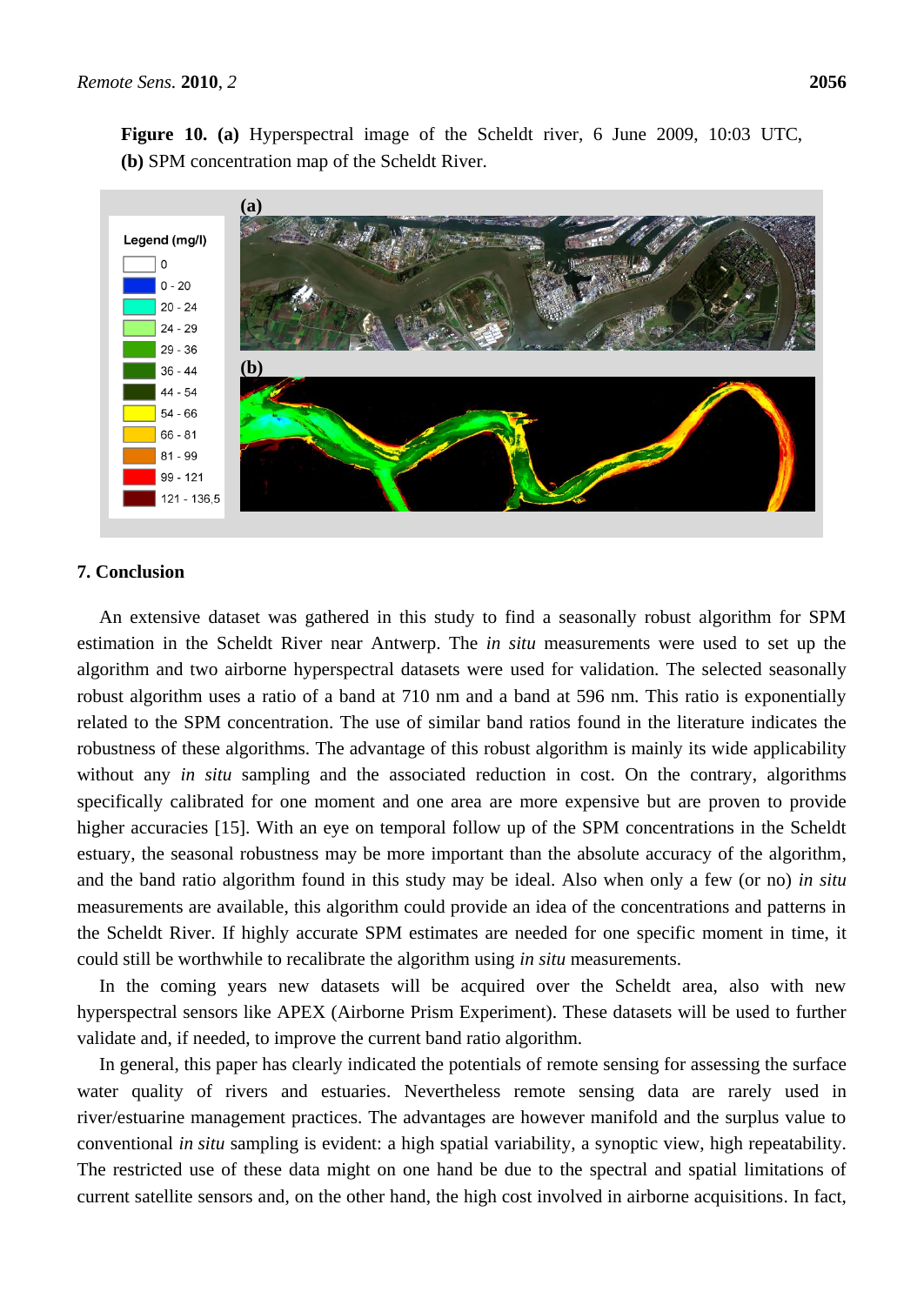for these estuarine studies, data/sensor requirements include frequent revisits that increase image collection opportunities, high spatial  $(\sim 10 \text{ m})$  and high spectral resolution or tunable spectral bands. Nowadays no single sensor on a satellite platform combines these specifications. Future missions look likely to follow the trend towards higher spatial and spectral resolutions but the temporal requirement will not be fulfilled in the near future. Imagery is often only acquired on demand, restricted by on-board storage capacity. In the near future an airborne system is therefore the only feasible solution for the problem at hand. In this study, the flexibility of the airplane has proven to be a big advantage because of (1) the difficulty to obtain cloud-free data in this area and (2) having the possibility to fly several tracks in a row, thereby increasing the number of coincident *in situ* samples. In order to reduce the cost associated with these airborne campaigns, and increase the flexibility even more, new Unmanned Aerial Systems (UAS) seem to be the way to go. Especially with growing interest in the development of light weight sensors that can be mounted on these UAS, for multispectral as as well hyperspectral, these systems provide a cost efficient and highly flexible alternative for the airborne acquisitions.

Besides these technological developments, there is a strong need to focus on atmospheric corrections, including the correction for adjacency effects, and to improve the calibration of spaceborne and airborne sensors.

## **Acknowledgements**

We would like to thank the Belgian science policy office for their financial support (RESORT and BELCOLOUR projects); IMDC and VLIZ for their cooperation during the entire project; Dredging International for the vessels during the airborne campaigns and Jef de Wit and Jef Maes for the analysis of the water samples.

## **References**

- 1. Ritchie, J.C.; Cooper, C.M. Remote sensing of water quality: Application to TMDL. In *Proceedings of TMDL Science Issues Conference*, Water Environment Federation, Alexandria, VA, USA, 2001; pp. 367-375.
- 2. Ritchie, J.C.; Schiebe, F.R. Water quality. In *Remote Sensing in Hydrology and Water Management*; Schultz, G.A., Engman, E.T., Eds.; Springer-Verlag: Berlin, Germany, 2000; pp. 287-303, 351-352.
- 3. Babin, M.; Stramski, D.; Ferrari, G.M.; Claustre, H.; Bricaud, A.; Obolensky, G.; Hoepffner, N. Variations in the light absorption coefficients of phytoplankton, non-algal particles, and dissolved organic matter in coastal waters around Europe. *J. Geophys.* **2003**, *108*, 3211-3231.
- 4. Babin, M.; Morel, A.; Fournier-Sicre, V.; Fell, F.; Stramski, D. Light scattering properties of marine particles in coastal and oceanic waters as related to the particle mass concentration. *Limnol. Oceanogr.* **2003**, *48*, 843-859.
- 5. Bricaud, A.; Babin, M.; Morel, A.; Claustre, H. Variability in the chlorophyll-specific absorption coefficients of natural phytoplankton: Analysis and parameterization. *J. Geophys. Res*. **1995**, *100*, 13321-13332.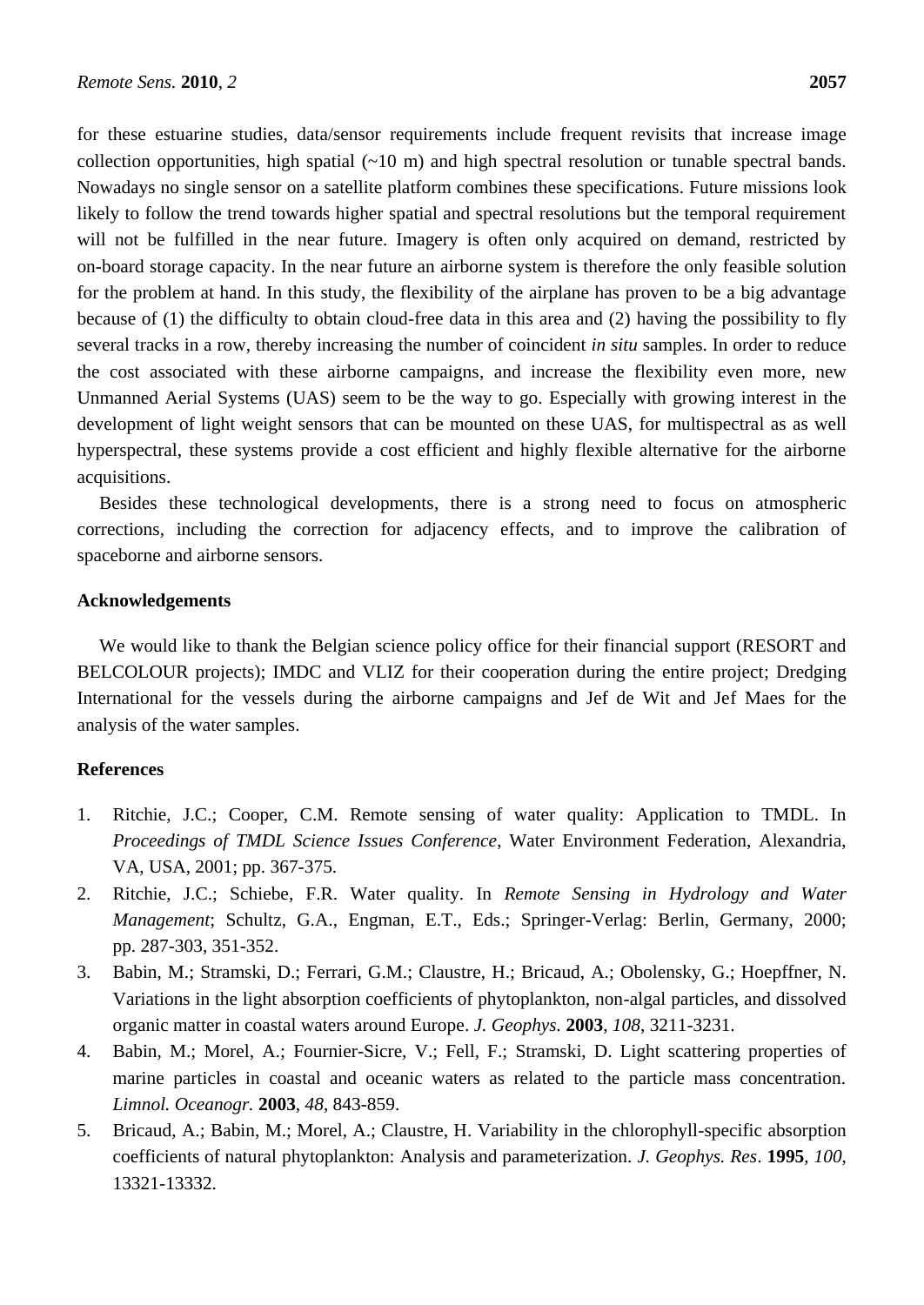- 6. Darecki, M.; Weeks ,A.; Sagan, S.; Kowalczuk, P.; Kaczmarek, S. Optical characteristics of two contrasting Case 2 waters and their influence on remote sensing algorithms. *Cont. Shelf Res.*  **2003**, *23*, 237-250.
- 7. Vantrepotte, V.; Brunet, C.; Mériaux, X.; Lécuyer, E.; Vellucci, V.; Santer, R. Bio-optical properties of coastal waters in the Eastern English Channel. *Estuar. Coast. Shelf Sci*. **2007**, *72*, 201-212.
- 8. Doxaran, D.; Cherukuru, N.; Lavender, S.J*.* Apparent and inherent optical properties of turbid estuarine waters: Measurements, empirical quantification relationships, and modeling. *Appl. Opt*. **2006**, *45*, 2310-2324.
- 9. Hakvoort, H.; De Haan, J.; Jordans, R.; Vos, R.; Peters, S.; Rijkeboer, M. Towards airborne remote sensing of water quality in The Netherlands - validation and error analysis. *ISPRS J. Photogramm. Remote Sens.* **2002**, *57*, 171-183.
- 10. Keller, P.A. Comparison of two inversion techniques of a semi-analytical model for the determination of lake water constituents using imaging spectrometry data. *Sci Total Environ.* **2001**, *268*, 189-96.
- 11. Matthews, A.M.; Duncan, A.G.; Davison, R.G. Error assessment of validation techniques for estimating suspended particulate matter concentration from airborne multispectral imagery. *Int. J. Remote Sens.* **200**1, *22*, 449-469.
- 12. Doxoran, D.; Froidefond, J.; Castaing, P. Remote-sensing reflectance of turbid sediment-dominated waters. Reduction of sediment type variations and changing illumination conditions effects by use of reflectance ratios. *Appl. Opt*. **2003**, *15*, 2623-2634.
- 13. Doxoran, D.; Cherukuru, R.C.N.; Lavender, S.J. Use of reflectance band ratios to estimate suspended and dissolved matter concentrations in estuarine waters. *Int. J Remote Sens.* **2005**, *8*, 1763-1769.
- 14. IOCCG. *Remote Sensing of Ocean Colour in Coastal, and Other Optically-Complex, Waters*; Reports of the International Ocean-Colour Coordinating Group, No. 3; Sathyendranath, S., Ed.; IOCCG: Dartmouth, NS, Canada, 2000.
- 15. Sterckx, S; Knaeps, E.; Bollen, M.; Trouw, K.; Houthuys, R. Retrieval of suspended sediment from advanced hyperspectral sensor data in the scheldt estuary at different stages in the tidal cycle. *[Marine Geodesy](http://www.informaworld.com/smpp/title~content=t713657895~db=all)* **2007**, *30*, 97-108.
- 16. Baeyens, W.; van Eck, B.; Lambert, C.; Wollast, R.; Goeyens, L. General description of the Scheldt estuary. *Hydrobiologia* **1998**, *366*, 1-14.
- 17. Chen, M.S.; Wartel, S.; Van Eyck, B.; Van Maldegem, D. Suspended matter in the Scheldt estuary. *Hydrobiologia* **2005**, *540*, 79-104.
- 18. Fettweis, M.; Sas, M.; Monbaliu, J. Seasonal, neap-spring and tidal variation of cohesive sediment concentration in the Scheldt Estuary, Belgium. *Estuar. Coast.l Shelf Sci*. **1998**, *47*, 21-36.
- 19. Muylart, K.; Tackx, M.L.; Vyeverman, W. Phytoplankton growth rates in the freshwater tidal reaches of the Scheldt estuary (Belgium) estimated using a simple light-limited primary production model. *Hydrobiologica* **2005**, *540*, 127-140.
- 20. Astoreca, R.; Rousseau, V.; Lancelot, C. Coloured dissolved organic matter (CDOM) in Southern North Sea waters: Optical characterization and possible origin. *Estuar. Coast. Shelf Sci*. **2009**, *85*, 633-640.